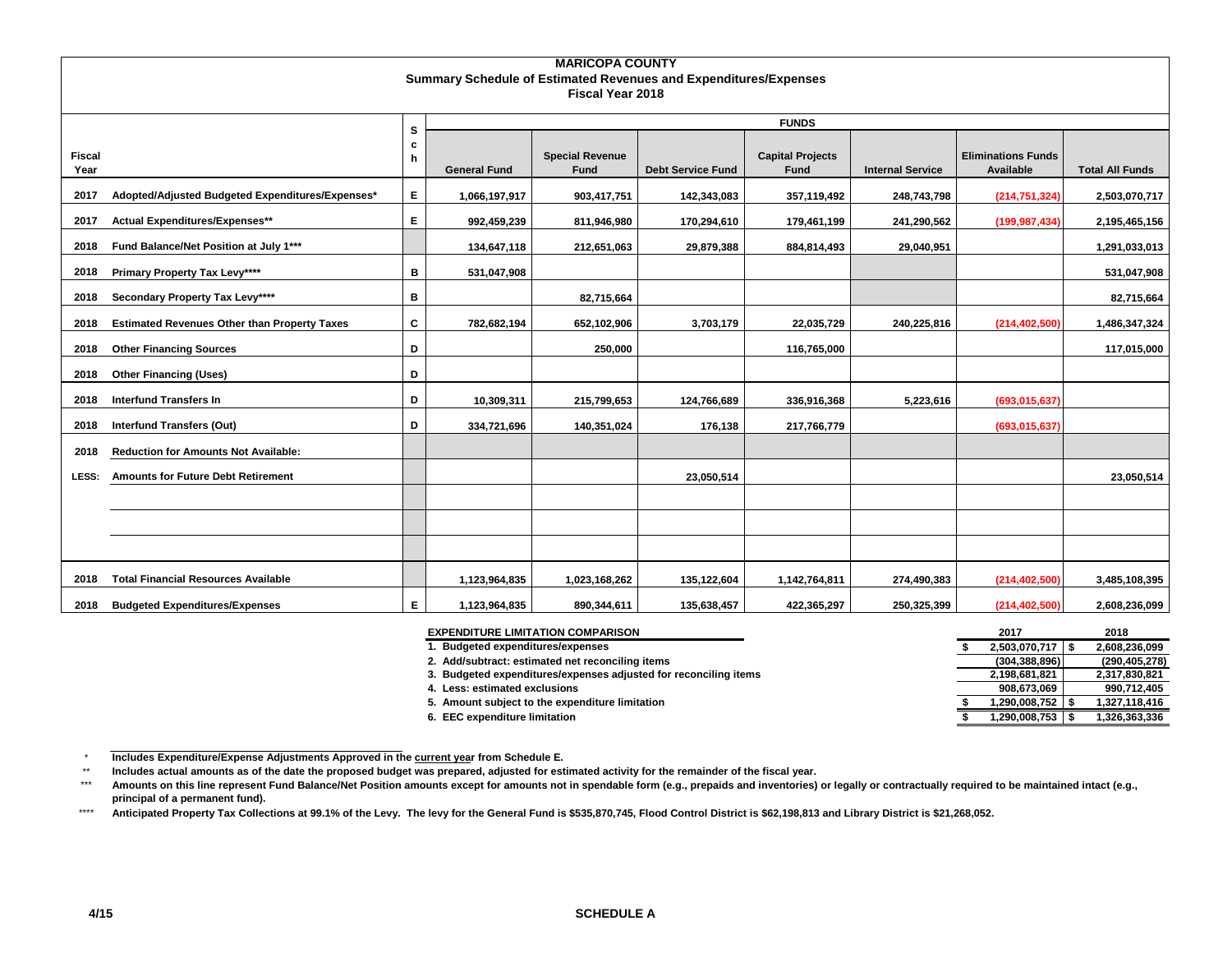## **MARICOPA COUNTY Fiscal Year 2018 Tax Levy and Tax Rate Information**

|                                                                                                                                                                                         |    | 2017                    |    | 2018                    |
|-----------------------------------------------------------------------------------------------------------------------------------------------------------------------------------------|----|-------------------------|----|-------------------------|
| 1. Maximum allowable primary property tax levy.<br>A.R.S. §42-17051(A)                                                                                                                  |    | 655,823,089             | £. | 684,096,821             |
| 2. Amount received from primary property taxation<br>in the current year in excess of the sum of that<br>year's maximum allowable primary property tax<br>levy. A.R.S. §42-17102(A)(18) | \$ |                         |    |                         |
| 3. Property tax levy amounts                                                                                                                                                            |    |                         |    |                         |
| A. Primary property taxes                                                                                                                                                               |    | 506,222,142             | \$ | 535,870,745             |
| B. Secondary property taxes                                                                                                                                                             |    |                         |    |                         |
| <b>Flood Control District</b>                                                                                                                                                           | \$ | 58,463,580              | \$ | 62,198,813              |
| <b>Library District</b>                                                                                                                                                                 |    | 20,091,335              |    | 21,268,052              |
| Total secondary property taxes                                                                                                                                                          | \$ | 78,554,915              | \$ | 83,466,865              |
| C. Total property tax levy amounts                                                                                                                                                      |    | 584,777,057             |    | 619,337,610             |
| 4. Property taxes collected*<br>A. Primary property taxes<br>(1) Current year's levy                                                                                                    | S. | 491,035,478             | S  | 521,489,046             |
| (2) Prior years' levies                                                                                                                                                                 |    | 9,111,998               |    | 9,558,862               |
| (3) Total primary property taxes                                                                                                                                                        |    | 500,147,476             |    | 531,047,908             |
| B. Secondary property taxes<br>(1) Current year's levy                                                                                                                                  |    |                         |    |                         |
| (2) Prior years' levies                                                                                                                                                                 |    | 76,198,268<br>1,413,988 | S  | 81,226,782<br>1,488,882 |
| (3) Total secondary property taxes                                                                                                                                                      |    | 77,612,256              |    | 82,715,664              |
| C. Total property taxes collected **                                                                                                                                                    |    | 577,759,732             |    | 613,763,572             |
| 5. Property tax rates<br>A. County tax rate<br>(1) Primary property tax rate                                                                                                            |    | 1.4009                  |    | 1.4009                  |
| (2) Secondary property tax rate                                                                                                                                                         |    |                         |    |                         |
| <b>Flood Control District</b><br><b>Library District</b>                                                                                                                                |    | 0.1792<br>0.0556        |    | 0.1792<br>0.0556        |
|                                                                                                                                                                                         |    |                         |    |                         |
| (3) Total county tax rate<br>B. Special assessment district tax rates<br>Secondary property tax rates                                                                                   |    | 1.6357                  |    | 1.6357                  |
|                                                                                                                                                                                         |    |                         |    |                         |

\* Includes actual property taxes collected as of the date the proposed budget was prepared, plus estimated property tax collections for the remainder of the fiscal year.

<sup>\*\*</sup> Represents budgeted Property Tax Revenue. Property tax revenue is budgeted in FY 2018 based on prior years' collection trends, rather than on the actual levy amount. Each year, between 2 and 3% of levied taxes go unpaid. While a portion (approximately 2%) are paid in the following tax year, approximately 1% are never paid, or are not levied due to resolutions which actually reduce assessed value amounts. Levy for the General Fund is \$535,870,745, Flood Control District is \$62,198,813 and Library District is \$21,268,052.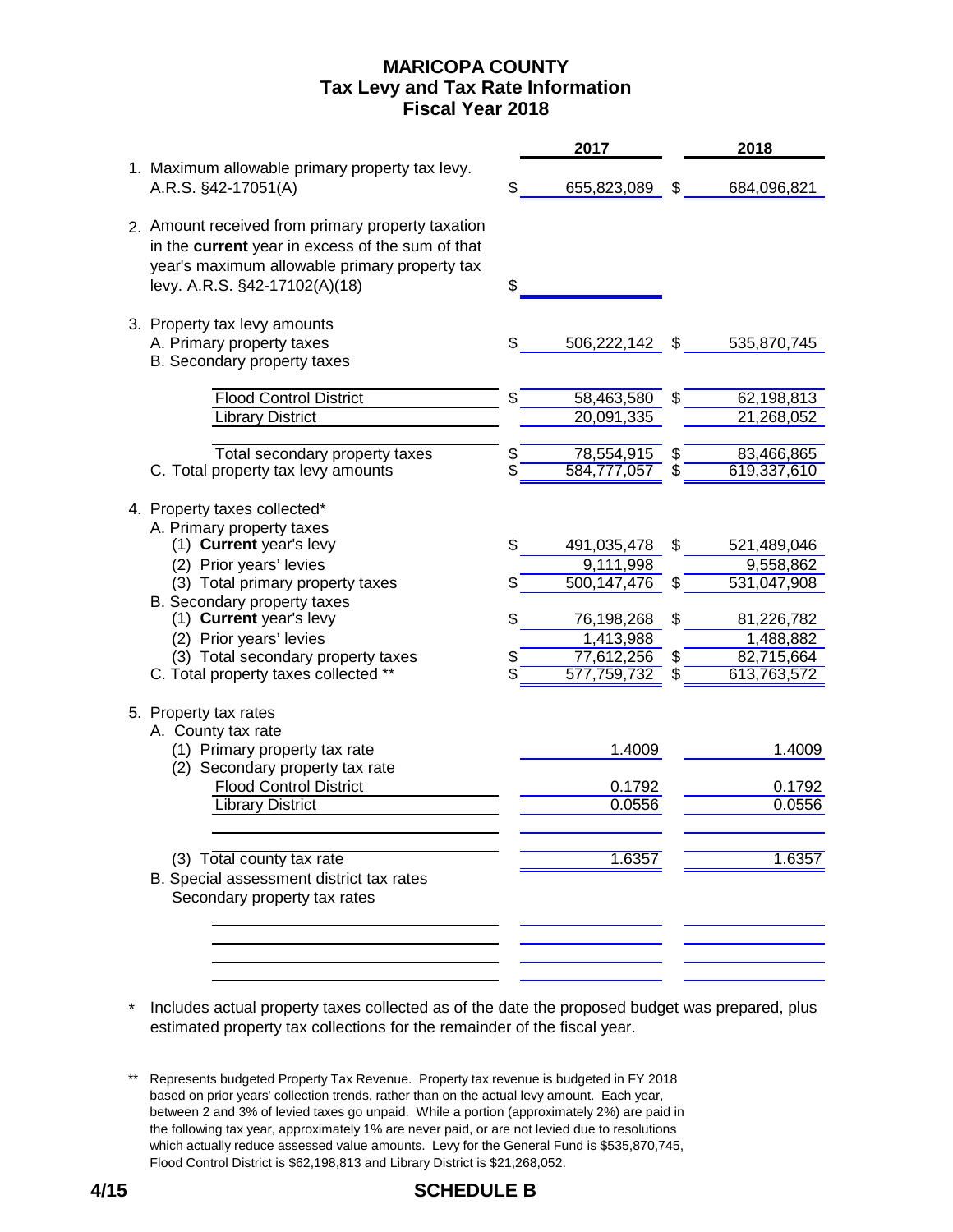|                                                                                                                       | <b>ESTIMATED</b><br><b>REVENUES</b> | <b>ACTUAL</b><br><b>REVENUES*</b> | <b>ESTIMATED</b><br><b>REVENUES</b> |
|-----------------------------------------------------------------------------------------------------------------------|-------------------------------------|-----------------------------------|-------------------------------------|
| <b>SOURCE OF REVENUES</b>                                                                                             | 2017                                | 2017                              | 2018                                |
| <b>GENERAL FUND</b>                                                                                                   |                                     |                                   |                                     |
| Taxes                                                                                                                 |                                     |                                   |                                     |
| Tax Penalties & Interest                                                                                              | 7,519,586                           | 9,393,807                         | 7,519,586                           |
| PILT-City                                                                                                             |                                     | 1,079,834                         | 356,448                             |
| PILT-Federal                                                                                                          |                                     | 3,011,264                         | 3,011,264                           |
| <b>PILT-Salt River Project</b>                                                                                        | 13,659,917                          | 10,235,526                        | 10,622,182                          |
| <b>State Shared Sales Tax</b>                                                                                         | 516,863,039                         | 516,460,545                       | 533,940,557                         |
| <b>State Shared Vehicle License</b>                                                                                   | 149,955,458                         | 151,767,415                       | 156,707,940                         |
| <b>Licenses and permits</b>                                                                                           |                                     |                                   |                                     |
| Licenses & Permits                                                                                                    | 2,329,936                           | 1,395,908                         | 1,342,771                           |
| Intergovernmental                                                                                                     |                                     |                                   |                                     |
| Grants-Federal                                                                                                        | 70,561                              |                                   |                                     |
| Grants-Other                                                                                                          |                                     | 20,731                            |                                     |
| Intergovernmental-Federal                                                                                             | 556,820                             | 1,250                             | 92,999                              |
| Intergovernmental-Other                                                                                               |                                     | 553,820                           | 249,287                             |
| Intergovernmental-State                                                                                               |                                     | 86,545                            | 4,827,300                           |
| <b>Charges for services</b><br>Intergov Charges For Services-District<br><b>Intergov Charges For Services-Federal</b> | 499,778<br>3,159,024                | 533,218<br>3,194,058              | 568432<br>3,154,774                 |
| Intergov Charges For Services-Other                                                                                   | 17,633,056                          | 19,282,374                        | 17,269,953                          |
| Intergov Charges For Services-State                                                                                   | 1,499,782                           | 5,275,083                         | 328,257                             |
| <b>Judicial Charges For Services</b>                                                                                  | 17,582,488                          | 16,712,975                        | 17,123,376                          |
| <b>Patient Services Revenue</b>                                                                                       | 6,988                               | 7,478                             | 6,988                               |
| Other Charges For Services                                                                                            | 8,349,285                           | 12,035,148                        | 9,945,209                           |
| <b>Fines and forfeits</b><br>Fines & Forfeits                                                                         | 10,372,054                          | 10,766,341                        | 10,746,561                          |
|                                                                                                                       |                                     |                                   |                                     |
| <b>Investments</b>                                                                                                    |                                     |                                   |                                     |
| Interest Income                                                                                                       | 2,400,000                           | 3,122,266                         | 2,400,000                           |
| <b>Miscellaneous</b>                                                                                                  |                                     |                                   |                                     |
| Miscellaneous                                                                                                         | 2,254,906                           | 7,032,945                         | 1,902,142                           |
| <b>Other Miscellaneous</b>                                                                                            | 258,040                             | 501,738                           | 564,702                             |
| Sale of Assets                                                                                                        | 537                                 | 149,767                           | 296                                 |
| Unclaimed/Abandoned Property                                                                                          |                                     | 544                               | 1,170                               |
| Total General Fund \$                                                                                                 | 754,971,255<br>\$                   | 772,620,580<br>\$                 | 782,682,194                         |

\* Includes actual revenues recognized on the modified accrual or accrual basis as of the date the proposed budget was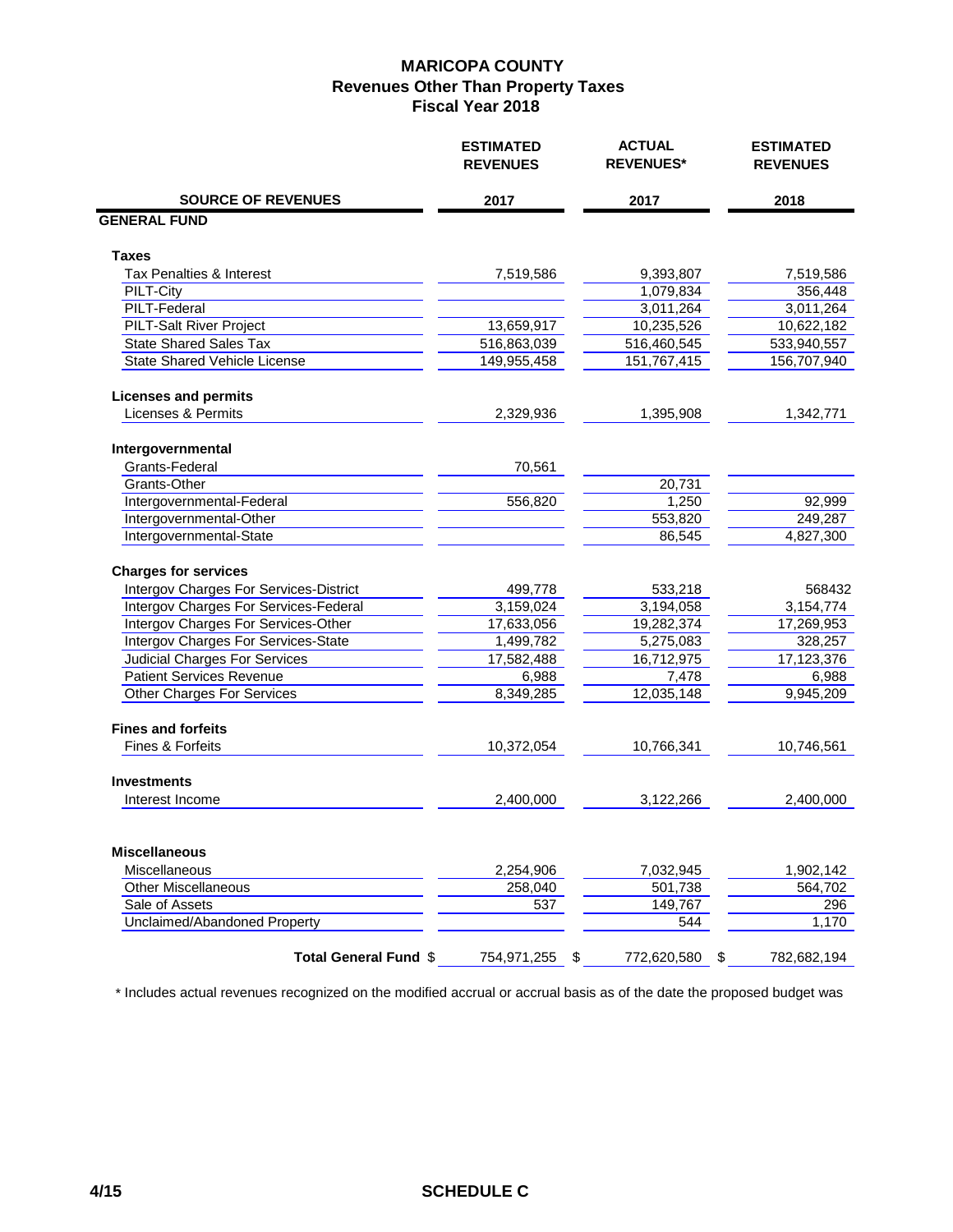|                                             | <b>ESTIMATED</b><br><b>REVENUES</b> | <b>ACTUAL</b><br><b>REVENUES*</b> | <b>ESTIMATED</b><br><b>REVENUES</b> |  |  |
|---------------------------------------------|-------------------------------------|-----------------------------------|-------------------------------------|--|--|
| <b>SOURCE OF REVENUES</b>                   | 2017                                | 2017                              | 2018                                |  |  |
| <b>SPECIAL REVENUE FUNDS</b>                |                                     |                                   |                                     |  |  |
| <b>List Fund:</b>                           |                                     |                                   |                                     |  |  |
| <b>Transportation Operations</b>            | 118,542,556                         | 120,038,817                       | 124,761,185                         |  |  |
| <b>Transportation Grants</b>                | 496,054                             | 373,855                           | 593,000                             |  |  |
| <b>Detention Operations</b>                 | 176,612,798                         | 178,277,944                       | 180,620,532                         |  |  |
| Flood Control                               | 3,175,422                           | 29,997,194                        | 765,940                             |  |  |
| <b>Flood Control Grants</b>                 | 105,000                             | 72,500                            |                                     |  |  |
| <b>Adult Probation Fees</b>                 | 12,743,611                          | 11,799,247                        | 12,672,199                          |  |  |
| <b>Adult Probation Grants</b>               | 2,924,101                           | 2,672,473                         | 2,512,292                           |  |  |
| <b>Air Quality Fees</b>                     | 12,083,786                          | 12,443,449                        | 12,339,789                          |  |  |
| Air Quality Grants                          | 4,139,552                           | 4,139,552                         | 5,403,005                           |  |  |
| <b>Animal Control Field Operations</b>      | 3,474,714                           | 3,749,933                         | 3,749,933                           |  |  |
| <b>Animal Control Grants</b>                |                                     | 33,247                            |                                     |  |  |
| Animal Control License/Shelter              | 10,175,000                          | 9,870,260                         | 11,045,516                          |  |  |
| <b>Ballpark Operations</b>                  | 4,831,504                           | 5,135,500                         | 4,900,275                           |  |  |
| <b>Cactus League Operations</b>             | 1,333,391                           | 1,336,298                         | 1,075,068                           |  |  |
| Check Enforcement Program                   | 72,302                              | 121,730                           | 50,200                              |  |  |
| <b>Children's Issues Education</b>          |                                     | 35                                |                                     |  |  |
| Child Support Enhancement                   | 60,000                              | 32,398                            | 31,000                              |  |  |
| Clerk of Court Fill The Gap                 | 1,939,376                           | 1,938,551                         | 1,905,898                           |  |  |
| Clerk of the Court EDMS                     | 2,500,000                           | 2,573,118                         | 2,570,690                           |  |  |
| Clerk of the Court Grants                   | 1,693,126                           | 1,693,126                         | 1,442,472                           |  |  |
| <b>Conciliation Court Fees</b>              | 1,583,362                           | 1,519,361                         | 1,583,362                           |  |  |
| <b>Correctional Health Grants</b>           |                                     |                                   | 339,377                             |  |  |
| County Attorney Fill the Gap                | 1,494,911                           | 1,448,178                         | 1,529,368                           |  |  |
| <b>County Attorney Grants</b>               | 7,335,355                           | 7,335,355                         | 6,874,498                           |  |  |
| County Attorney RICO                        | 1,879,086                           | 1,879,086                         | 2,185,173                           |  |  |
| <b>Court Document Retrieval</b>             | 1,034,000                           | 1,053,207                         | 1,053,207                           |  |  |
| <b>Criminal Justice Enhancement</b>         | 1,256,277                           | 1,256,277                         | 1,294,408                           |  |  |
| <b>Diversion</b>                            | 1,713,350                           | 2,100,000                         | 1,718,186                           |  |  |
| Domestic Relations Mediation Education      | 200,600                             | 193,783                           | 193,550                             |  |  |
| <b>Educational Supplemental Program</b>     | 566,275                             | 498,181                           | 495,594                             |  |  |
| <b>Elections Grants</b>                     | 406,750                             | 88,655                            |                                     |  |  |
| <b>Emancipation Administration</b>          |                                     | 335                               |                                     |  |  |
| <b>Emergency Management</b>                 | 1,181,160                           | 1,104,033                         | 1,019,264                           |  |  |
| Environmental Services Environmental Health | 19,383,201                          | 20,338,287                        | 20,227,476                          |  |  |
| <b>Environmental Services Grants</b>        | 67,198                              | 67,198                            | 67,198                              |  |  |
| <b>Expedited Child Support</b>              | 677,500                             | 637,501                           | 637,500                             |  |  |
| <b>CDBG Housing Trust</b>                   | 6,231,776                           | 6,546,324                         | 10,343,521                          |  |  |
| Human Services Grants                       | 51,497,289                          | 51,074,305                        | 40,842,630                          |  |  |
| Inmate Health Services                      | 369,950                             | 373,418                           | 369,950                             |  |  |
| <b>Inmate Services</b>                      | 9,596,352                           | 9,653,977                         | 9,596,352                           |  |  |
| Judicial Enhancement                        | 1,399,000                           | 1,399,000                         | 1,399,000                           |  |  |
| Justice Court Judicial Enhancement          | 737,183                             | 734,982                           | 737,183                             |  |  |
| Justice Courts Photo Enforcement            | 774                                 |                                   |                                     |  |  |
| Justice Courts Special Revenue              | 6,664,653                           | 6,799,386                         | 6,798,886                           |  |  |
| Juvenile Probation Diversion                | 214,095                             | 180,091                           | 180,000                             |  |  |
| Juvenile Probation Grants                   | 3,928,047                           | 3,594,537                         | 4,113,768                           |  |  |
| Juvenile Probation Special Fee              | 2,669,777                           | 2,412,699                         | 2,412,699                           |  |  |
| Juvenile Restitution                        | 4,000                               | 2,175                             | 1,430                               |  |  |
| Lake Pleasant Recreation Services           | 2,742,031                           | 2,883,726                         | 2,848,028                           |  |  |
| Law Library Fees                            | 1,188,774                           | 1,223,069                         | 1,225,447                           |  |  |
| Legal Defender Fill the Gap                 | 66,362                              | 66,362                            | 66,362                              |  |  |
| <b>Library District</b>                     | 6,426,211                           | 6,374,231                         | 7,411,669                           |  |  |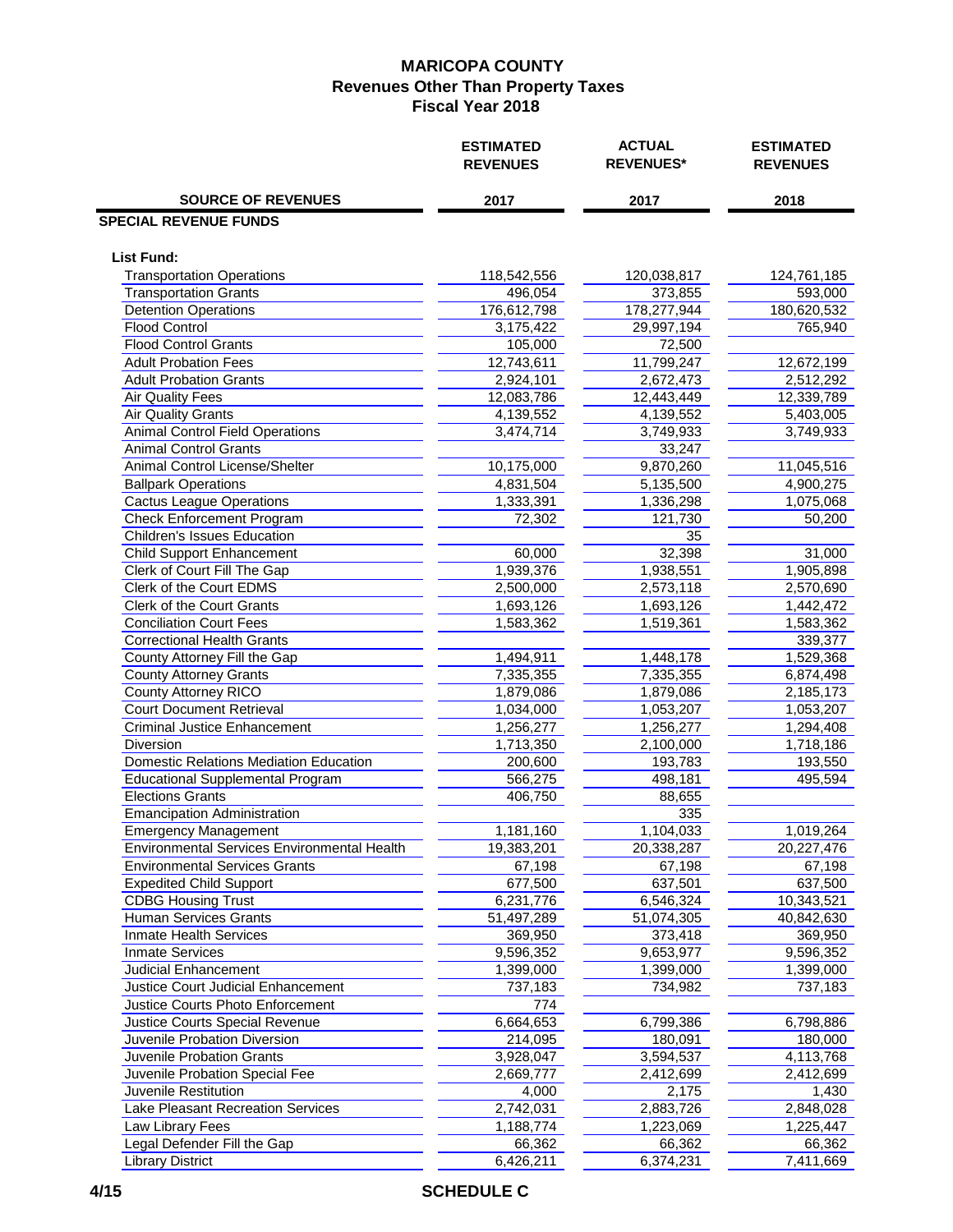|                                                             | <b>ESTIMATED</b><br><b>REVENUES</b> |    | <b>ACTUAL</b><br><b>REVENUES*</b> |    | <b>ESTIMATED</b><br><b>REVENUES</b> |
|-------------------------------------------------------------|-------------------------------------|----|-----------------------------------|----|-------------------------------------|
| <b>SOURCE OF REVENUES</b>                                   | 2017                                |    | 2017                              |    | 2018                                |
| <b>Library District Grants</b>                              | 411,428                             |    | 410,428                           |    | 132,516                             |
| <b>Medical Examiner Grants</b>                              | 19,488                              |    | 49,532                            |    | 50,000                              |
| Non-Departmental Grants                                     | 4,460,795                           |    | 2,517,800                         |    | 11,880,226                          |
| <b>Officer Safety Equipment</b>                             | 52,000                              |    | 49,506                            |    | 52,000                              |
| Palo Verde                                                  | 706,722                             |    | 706,722                           |    | 704,721                             |
| <b>Parks and Recreation Grants</b>                          |                                     |    | 48,828                            |    | 23,560                              |
| <b>Parks Donations</b>                                      | 25,404                              |    | 33,307                            |    | 30,293                              |
| Parks Enhancement                                           | 4,959,106                           |    | 5,403,364                         |    | 5,240,317                           |
| Parks Souvenir                                              | 396,183                             |    | 385,681                           |    | 396,183                             |
| Planning and Development Fees                               | 8,010,200                           |    | 9,385,045                         |    | 9,924,115                           |
| <b>Probate Fees</b>                                         | 392,000                             |    | 393,138                           |    | 392,000                             |
| Public Defender Fill the Gap                                | 776,508                             |    | 776,508                           |    | 843,871                             |
| <b>Public Defender Grants</b>                               | 222,141                             |    | 197,195                           |    | 198,518                             |
| <b>Public Defender Training</b>                             | 346,113                             |    | 315,110                           |    | 285,490                             |
| Public Health Fees                                          | 6,608,299                           |    | 6,607,665                         |    | 6,763,302                           |
| <b>Public Health Grants</b>                                 | 51,163,998                          |    | 49,960,841                        |    | 52,891,093                          |
| Recorders Surcharge                                         | 3,792,689                           |    | 3,867,313                         |    | 3,807,689                           |
| <b>School Communication</b>                                 | 521,000                             |    | 557,681                           |    | 667,681                             |
| <b>School Grants</b>                                        | 24,501,039                          |    | 18,846,934                        |    | 33,198,027                          |
| School Transportation                                       | 600,000                             |    | 549,761                           |    | 600,000                             |
| <b>Sheriff Donations</b>                                    | 33,969                              |    | 66,774                            |    | 62,014                              |
| <b>Sheriff Grants</b>                                       | 7,624,572                           |    | 7,353,997                         |    | 8,847,429                           |
| Sheriff Jail Enhancement                                    | 1,482,444                           |    | 1,393,832                         |    | 1,482,444                           |
| Sheriff RICO                                                |                                     |    |                                   |    |                                     |
|                                                             | 1,750,000                           |    | 1,604,167                         |    | 1,750,000                           |
| Sheriff Towing and Impound                                  | 211,100                             |    | 172,820                           |    | 186,746                             |
| <b>Small School Service</b>                                 | 109,551                             |    | 109,995                           |    | 109,551                             |
| Spousal Maintenance Enforcement Enhancement                 | 108,000                             |    | 107,544                           |    | 108,000                             |
| Spur Cross Ranch Conservation                               | 272,132                             |    | 291,111                           |    | 272,132                             |
| <b>Superior Court Building Repair</b>                       |                                     |    | 3,563                             |    |                                     |
| Superior Court Fill the Gap                                 | 2,009,415                           |    | 2,009,415                         |    | 2,202,900                           |
| <b>Superior Court Grants</b>                                | 5,159,653                           |    | 5,159,653                         |    | 4,082,087                           |
| <b>Superior Court Special Revenue</b>                       | 4,881,783                           |    | 4,932,803                         |    | 4,932,280                           |
| <b>Taxpayer Information</b>                                 | 304,341                             |    | 304,341                           |    | 304,341                             |
| Victim Compensation Interest                                | 19,756                              |    | 6,579                             |    | 10,500                              |
| Victim Compensation Restitution                             | 164,759                             |    | 189,277                           |    | 199,800                             |
| Victim Location                                             | 2,000                               |    | 2,000                             |    | 2,000                               |
| Waste Management                                            | 65,000                              |    | 145,073                           |    | 65,000                              |
| <b>Waste Tire</b>                                           | 4,956,341                           |    | 5,400,000                         |    | 5,400,000                           |
| <b>Total</b><br>\$                                          | 626,537,521                         | \$ | 649,452,249                       | \$ | 652,102,906                         |
| Total Special Revenue Funds \$<br><b>DEBT SERVICE FUNDS</b> | 626,537,521                         | \$ | 649,452,249                       | \$ | 652,102,906                         |
| County Improvement Debt                                     |                                     |    | 5,533                             |    |                                     |
| County Improvement Debt 2                                   |                                     |    | 34,497                            |    |                                     |
| <b>Stadium District Debt Service</b>                        | 3,705,813                           |    | 3,706,131                         |    | 3,703,179                           |
| Total Debt Service Funds \$                                 | 3,705,813                           | S  | 3,746,161                         | S  | 3,703,179                           |
| <b>CAPITAL PROJECTS FUNDS</b>                               |                                     |    |                                   |    |                                     |
| <b>Transportation Capital Project</b>                       | 18,085,534                          |    | 14,562,085                        |    | 21,256,329                          |
| <b>Detention Capital Projects</b>                           |                                     |    | 737,649                           |    |                                     |
| County Improvement COP Series 2015                          |                                     |    | 74,052                            |    |                                     |
| <b>Intergovernmental Capital Projects</b>                   | 200                                 |    | 303                               |    | 200                                 |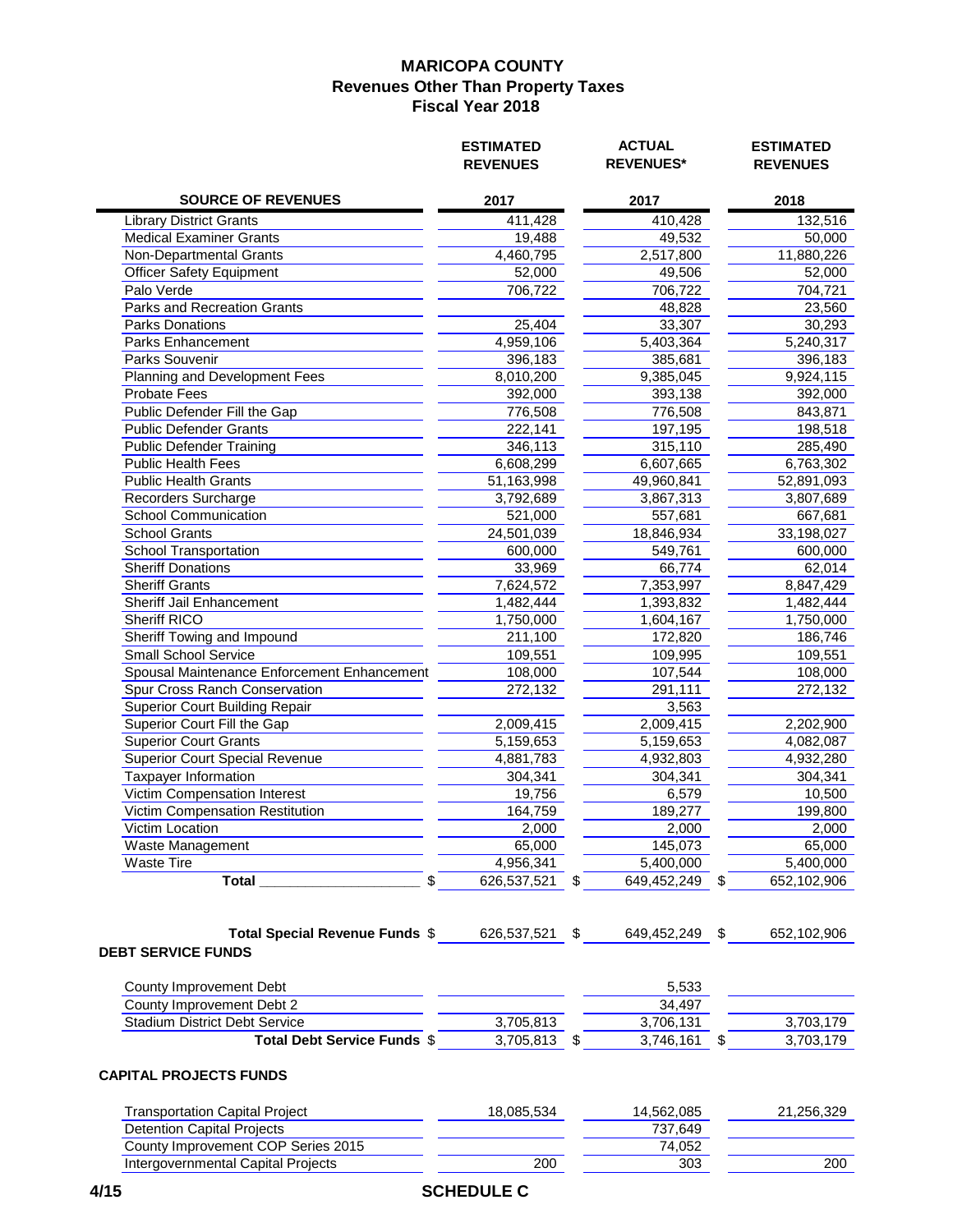|                                       | <b>ESTIMATED</b><br><b>REVENUES</b> | <b>ACTUAL</b><br><b>REVENUES*</b> |               | <b>ESTIMATED</b><br><b>REVENUES</b> |  |
|---------------------------------------|-------------------------------------|-----------------------------------|---------------|-------------------------------------|--|
| <b>SOURCE OF REVENUES</b>             | 2017                                | 2017                              |               | 2018                                |  |
| Long Term Project Reserve             | 750,200                             | 764,976                           |               | 750,200                             |  |
| Library District Capital Improvement  |                                     | 13,874                            |               | 29,000                              |  |
| <b>Flood Control Capital Projects</b> | 40,938,500                          | 40,941,212                        |               |                                     |  |
| Total Capital Projects Funds \$       | 59,774,434                          | \$<br>57,094,151                  | \$.           | 22,035,729                          |  |
| <b>INTERNAL SERVICE</b>               |                                     |                                   |               |                                     |  |
| <b>Benefits Trust</b>                 | 164,540,161                         | 162,494,795                       |               | 163,210,956                         |  |
| <b>Benefits Trust-Agency</b>          | 14,922,290                          | 15,178,398                        |               | 15,281,010                          |  |
| <b>Equipment Services</b>             | 16,854,693                          | 16,092,805                        |               | 16,976,629                          |  |
| Reprographics                         | 739,834                             | 21,744                            |               |                                     |  |
| Risk Management                       | 20,570,789                          | 20,720,889                        |               | 21,124,204                          |  |
| <b>Telecommunications</b>             | 21,636,326                          | 21,036,557                        |               | 23,633,017                          |  |
| Total Internal Service Funds \$       | 239,264,093                         | \$<br>235,545,188                 | \$            | 240,225,816                         |  |
| <b>ELIMINATIONS</b>                   |                                     |                                   |               |                                     |  |
| Eliminations                          | (214,751,324)                       | (199, 987, 434)                   |               | (214, 402, 500)                     |  |
| <b>Total Eliminations Funds \$</b>    | (214, 751, 324)                     | \$<br>(199, 987, 434)             | \$            | (214, 402, 500)                     |  |
| <b>TOTAL ALL FUNDS \$</b>             | 1,469,501,792 \$                    | 1,518,470,895                     | $\frac{1}{2}$ | 1,486,347,324                       |  |

\* Includes actual revenues recognized on the modified accrual or accrual basis as of the date the proposed budget was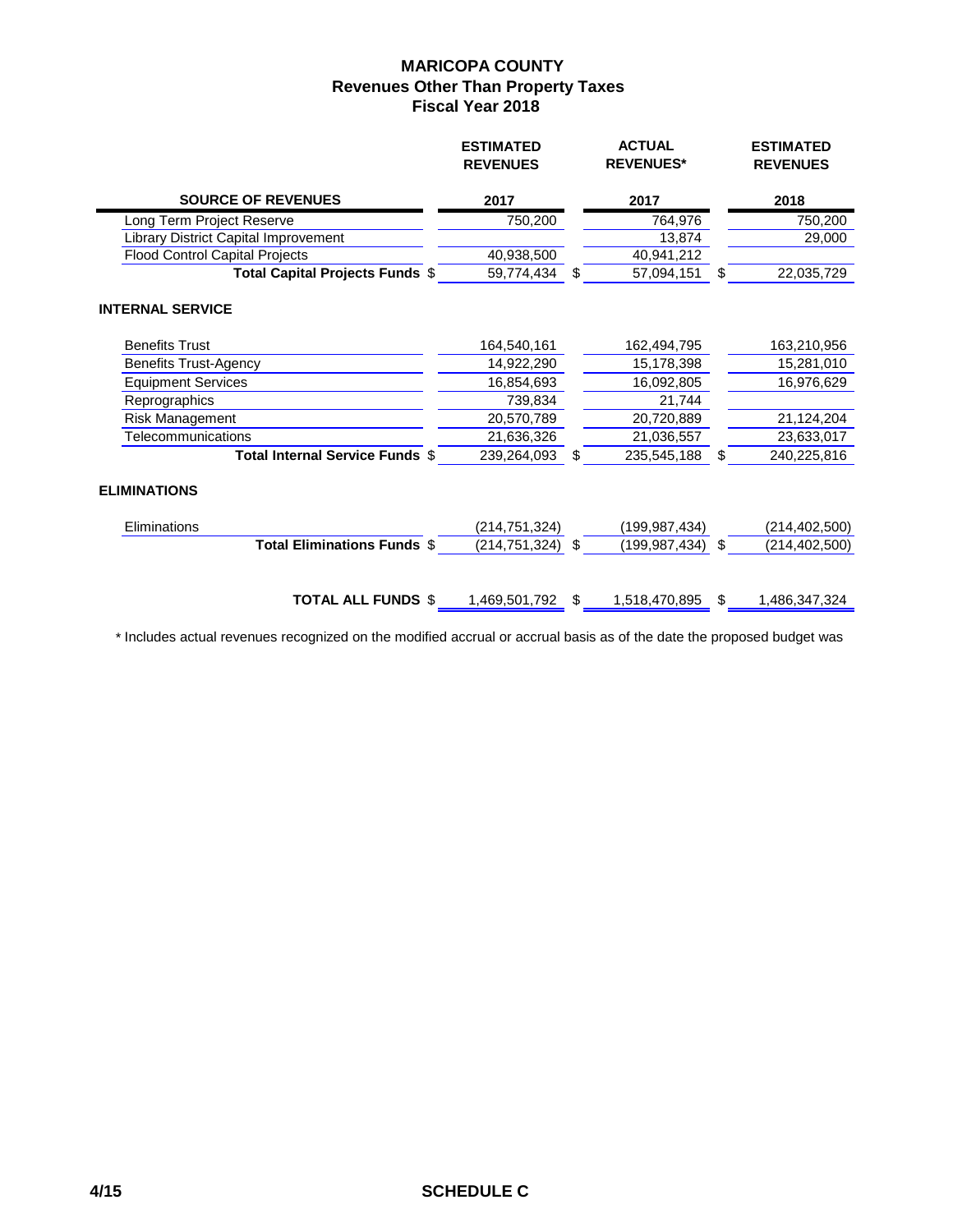#### **MARICOPA COUNTY Fiscal Year 2018 Other Financing Sources/<Uses> and Interfund Transfers**

|                                                                |    | <b>OTHER FINANCING</b><br>2018 |               |                       | <b>INTERFUND TRANSFERS</b><br>2018 |                       |  |  |
|----------------------------------------------------------------|----|--------------------------------|---------------|-----------------------|------------------------------------|-----------------------|--|--|
| <b>FUND</b>                                                    |    | <b>SOURCES</b>                 | <uses></uses> | ΙN                    |                                    | <out></out>           |  |  |
|                                                                |    |                                |               |                       |                                    |                       |  |  |
| <b>GENERAL FUND</b><br>Assessor                                | \$ |                                |               |                       |                                    |                       |  |  |
|                                                                |    |                                |               |                       |                                    | 7,730                 |  |  |
| <b>Education Service</b><br><b>Enterprise Technology</b>       |    |                                |               |                       |                                    | 6,161<br>8,007        |  |  |
|                                                                |    |                                |               |                       |                                    |                       |  |  |
| <b>Facilities Management</b><br>Non Departmental               |    |                                |               | 10,309,311            |                                    | 10,140<br>334,336,720 |  |  |
| <b>Public Health</b>                                           |    |                                |               |                       |                                    |                       |  |  |
| Sheriff                                                        |    |                                |               |                       |                                    | 30,000                |  |  |
|                                                                |    |                                |               |                       |                                    | 322,938               |  |  |
| <b>Total General Fund \$</b>                                   |    |                                | \$            | \$<br>10,309,311      | S                                  | 334,721,696           |  |  |
| <b>SPECIAL REVENUE FUNDS</b>                                   |    |                                |               |                       |                                    |                       |  |  |
| Air Quality                                                    | \$ |                                |               |                       |                                    | 8,450                 |  |  |
| Animal Care and Control                                        |    |                                |               |                       |                                    | 1,140,598             |  |  |
| <b>Emergency Management</b>                                    |    |                                |               |                       |                                    | 845                   |  |  |
| <b>Environmental Services</b>                                  |    |                                |               |                       |                                    | 17,323                |  |  |
| <b>Facilities Management</b>                                   |    |                                |               |                       |                                    |                       |  |  |
| <b>Flood Control District</b>                                  |    |                                |               |                       |                                    | 58,934,891            |  |  |
| <b>Human Services</b>                                          |    |                                |               |                       |                                    | 6,602                 |  |  |
| <b>Library District</b>                                        |    |                                |               |                       |                                    |                       |  |  |
| Non Departmental                                               |    |                                |               | 215,769,653           |                                    | 28,666,279            |  |  |
| Parks and Recreation                                           |    |                                |               |                       |                                    |                       |  |  |
| <b>Planning and Development</b>                                |    |                                |               |                       |                                    | 5,070                 |  |  |
| Public Health                                                  |    |                                |               | 30,000                |                                    |                       |  |  |
| Sheriff                                                        |    |                                |               |                       |                                    |                       |  |  |
| <b>Stadium District</b>                                        |    |                                |               |                       |                                    | 4,064,819             |  |  |
| <b>Superior Court</b>                                          |    |                                |               |                       |                                    | 195,000               |  |  |
| Transportation                                                 |    | 250,000                        |               |                       |                                    | 47,311,147            |  |  |
| <b>Total Special Revenue Funds \$</b>                          |    | $250,000$ \$                   |               | 215,799,653           | S                                  | 140,351,024           |  |  |
|                                                                |    |                                |               |                       |                                    |                       |  |  |
| <b>DEBT SERVICE FUNDS</b>                                      |    |                                |               |                       |                                    |                       |  |  |
| Non Departmental                                               |    |                                | \$            | 124,766,689           |                                    | 176,138               |  |  |
| <b>Total Debt Service Funds \$</b>                             |    |                                |               | \$<br>124,766,689     | \$                                 | 176,138               |  |  |
|                                                                |    |                                |               |                       |                                    |                       |  |  |
| <b>CAPITAL PROJECTS FUNDS</b><br><b>Flood Control District</b> | \$ |                                |               |                       |                                    |                       |  |  |
| <b>Library District</b>                                        |    |                                |               | 58,934,891            |                                    |                       |  |  |
| Non Departmental                                               |    | 116,765,000                    |               | 226,639,900           |                                    | 217,766,779           |  |  |
| <b>Stadium District</b>                                        |    |                                |               | 4,064,819             |                                    |                       |  |  |
| Transportation                                                 |    |                                |               | 47,276,758            |                                    |                       |  |  |
| Total Capital Projects Funds \$ 116,765,000 \$                 |    |                                |               | \$<br>336,916,368     |                                    | 217,766,779           |  |  |
|                                                                |    |                                |               |                       |                                    |                       |  |  |
| <b>INTERNAL SERVICE</b>                                        |    |                                |               |                       |                                    |                       |  |  |
| <b>Equipment Services</b>                                      | \$ |                                |               | 17,145                |                                    |                       |  |  |
| <b>Procurement Services</b>                                    |    |                                |               | 188,570               |                                    |                       |  |  |
| Risk Management                                                |    |                                |               | 5,017,901             |                                    |                       |  |  |
| Total Internal Service Funds \$                                |    |                                | \$            | \$<br>5,223,616       | \$                                 |                       |  |  |
|                                                                |    |                                |               |                       |                                    |                       |  |  |
| <b>ELIMINATIONS</b>                                            |    |                                |               |                       |                                    |                       |  |  |
| <b>Flood Control District</b>                                  | \$ |                                | \$            | \$<br>(58, 934, 891)  |                                    | (58,934,891)          |  |  |
| <b>Library District</b>                                        |    |                                |               |                       |                                    |                       |  |  |
| <b>Stadium District</b>                                        |    |                                |               | (4,064,819)           |                                    | (4,064,819)           |  |  |
| Transportation                                                 |    |                                |               | (47, 276, 758)        |                                    | (47, 276, 758)        |  |  |
| <b>Eliminations County</b>                                     |    |                                |               | (582, 739, 169)       |                                    | (582, 739, 169)       |  |  |
| <b>Total Eliminations Funds \$</b>                             |    |                                | \$            | \$<br>(693, 015, 637) |                                    | (693, 015, 637)       |  |  |
|                                                                |    |                                |               |                       |                                    |                       |  |  |

**TOTAL ALL FUNDS**  $$117,015,000$   $$$   $$$   $$$   $$$   $$$   $$$   $$$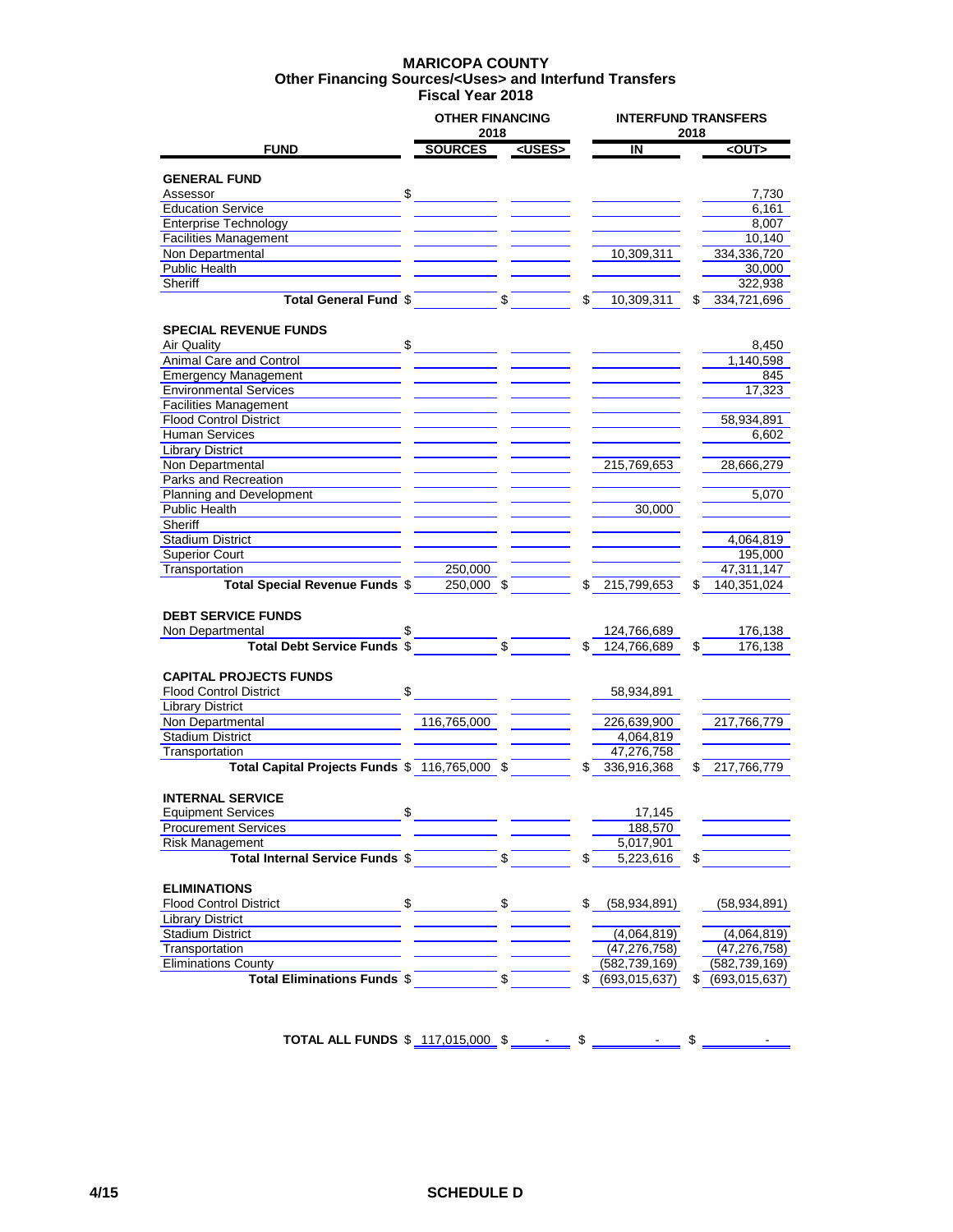## **MARICOPA COUNTY Fiscal Year 2018 Expenditures/Expenses by Fund**

| <b>FUND/DEPARTMENT</b>                | <b>ADOPTED</b><br><b>BUDGETED</b><br><b>EXPENDITURES/</b><br><b>EXPENSES</b><br>2017 | <b>EXPENDITURE/</b><br><b>EXPENSE</b><br><b>ADJUSTMENTS</b><br><b>APPROVED</b><br>2017 | <b>ACTUAL</b><br><b>EXPENDITURES/</b><br><b>EXPENSES*</b><br>2017 | <b>BUDGETED</b><br><b>EXPENDITURES/</b><br><b>EXPENSES</b><br>2018 |
|---------------------------------------|--------------------------------------------------------------------------------------|----------------------------------------------------------------------------------------|-------------------------------------------------------------------|--------------------------------------------------------------------|
|                                       |                                                                                      |                                                                                        |                                                                   |                                                                    |
| <b>GENERAL FUND</b>                   |                                                                                      |                                                                                        |                                                                   |                                                                    |
| <b>Adult Probation</b><br>Air Quality | 51,024,130<br>1,119,037                                                              | 1,117,391                                                                              | 51,299,972                                                        | 54,952,535<br>1,119,037                                            |
| <b>Animal Care and Control</b>        | 758,954                                                                              |                                                                                        | 1,119,037<br>758,954                                              | 758,954                                                            |
| Assessor                              | 24,018,711                                                                           | 378,176                                                                                | 23,794,970                                                        | 24,596,715                                                         |
| <b>Assistant County Manager 940</b>   | 295,088                                                                              | 6,249                                                                                  | 189,759                                                           | 693,334                                                            |
| <b>Assistant County Manager 950</b>   | 904,383                                                                              | 1,680                                                                                  | 423,356                                                           | 1,782,483                                                          |
| <b>Board of Supervisors Dist 1</b>    | 376,999                                                                              | 5,872                                                                                  | 367,841                                                           | 383,892                                                            |
| <b>Board of Supervisors Dist 2</b>    | 376,999                                                                              | 5,872                                                                                  | 381,570                                                           | 383,892                                                            |
| <b>Board of Supervisors Dist 3</b>    | 376,999                                                                              | 5,872                                                                                  | 372,876                                                           | 383,892                                                            |
| <b>Board of Supervisors Dist 4</b>    | 376,999                                                                              | 5,872                                                                                  | 377,179                                                           | 383,892                                                            |
| Board of Supervisors Dist 5           | 376,999                                                                              | 5,872                                                                                  | 381,738                                                           | 383,892                                                            |
| <b>Budget</b>                         | 2,431,156                                                                            | 34,541                                                                                 | 2,031,635                                                         | 1,927,528                                                          |
| <b>Call Center</b>                    | 1,719,187                                                                            | 25,965                                                                                 | 1,741,034                                                         | 1,585,796                                                          |
| Clerk of the Board                    | 1,458,992                                                                            | 19,028                                                                                 | 1,253,435                                                         | 1,612,881                                                          |
| Clerk of the Superior Court           | 35, 192, 277                                                                         | 433,667                                                                                | 34,412,832                                                        | 36,235,508                                                         |
| Constables                            | 3,242,537                                                                            | 125,856                                                                                | 3,272,241                                                         | 3,348,847                                                          |
| <b>Contract Counsel</b>               | 54,487,007                                                                           | (65, 397)                                                                              | 47,571,161                                                        | 51,483,790                                                         |
| <b>Correctional Health</b>            | 3,522,248                                                                            | 19,904                                                                                 | 3,466,240                                                         | 3,720,143                                                          |
| <b>County Attorney</b>                | 87,639,468                                                                           | 1,415,979                                                                              | 88,887,198                                                        | 88,685,407                                                         |
| <b>County Manager</b>                 | 2,648,433                                                                            | 29,539                                                                                 | 2,551,447                                                         | 4,209,961                                                          |
| Deputy County Manager 920             | 1,473,270                                                                            | 29,904                                                                                 | 1,317,084                                                         |                                                                    |
| <b>Education Service</b>              | 2,976,772                                                                            | 24,149                                                                                 | 2,452,091                                                         | 2,729,356                                                          |
| Elections                             | 21,269,588                                                                           | 314,372                                                                                | 20,507,857                                                        | 6,740,707                                                          |
| <b>Emergency Management</b>           | 253,651                                                                              | 5,355                                                                                  | 257,711                                                           | 2,913,470                                                          |
| <b>Employee Benefits and Health</b>   | 276,946                                                                              | 6,816                                                                                  | 272,840                                                           | 281,799                                                            |
| <b>Enterprise Technology</b>          | 32,162,742                                                                           | (2, 153, 263)                                                                          | 27,678,044                                                        | 42,603,060                                                         |
| <b>Environmental Services</b>         | 4,638,045                                                                            | 51,436                                                                                 | 4,554,285                                                         | 4,401,376                                                          |
| <b>Equipment Services</b>             |                                                                                      |                                                                                        |                                                                   | 5,084,400                                                          |
| <b>Facilities Management</b>          | 46,105,227                                                                           | 279,051                                                                                | 45,674,703                                                        | 47,135,431                                                         |
| Finance                               | 2,855,401                                                                            | 50,943                                                                                 | 2,812,343                                                         | 3,700,879                                                          |
| <b>Human Resources</b>                | 4,475,633                                                                            | 83,826                                                                                 | 4,475,064                                                         | 8,083,137                                                          |
| Human Services                        | 2,383,708                                                                            |                                                                                        | 2,370,120                                                         | 2,586,555                                                          |
| <b>Internal Audit</b>                 | 1,888,018                                                                            | 36,471                                                                                 | 1,901,982                                                         | 2,252,016                                                          |
| <b>Justice Courts</b>                 | 18,312,558                                                                           | 311,877                                                                                | 18,357,467                                                        | 18,252,388                                                         |
| Juvenile Probation                    | 17,154,428                                                                           | 414,584                                                                                | 16,501,170                                                        | 17,611,596                                                         |
| egal Advocate                         | 12,046,888                                                                           | 202,009                                                                                | 12,293,154                                                        | 12,565,709                                                         |
| Legal Defender                        | 13,436,322                                                                           | 235,774                                                                                | 13,800,697                                                        | 13,996,656                                                         |
| <b>Medical Examiner</b>               | 10,398,183                                                                           | 289,708                                                                                | 10,397,654                                                        | 11,646,982                                                         |
| Non Departmental                      | 319,427,694                                                                          | (11, 430, 031)                                                                         | 256,837,222                                                       | 339,965,609                                                        |
| Parks and Recreation                  | 1,274,325                                                                            | (37,081)                                                                               | 1,187,244                                                         | 974,325                                                            |
| Planning and Development              | 868,232                                                                              |                                                                                        | 868,232                                                           | 868,232                                                            |
| <b>Procurement Services</b>           | 2,438,032                                                                            | 44,100                                                                                 | 2,472,154                                                         | 2,503,913                                                          |
| Public Advocate                       | 9,297,577                                                                            | 157,030                                                                                | 9,402,572                                                         | 9,526,644                                                          |
| <b>Public Defender</b>                | 41,570,118                                                                           | 707,453                                                                                | 42,124,638                                                        | 42,851,483                                                         |
| <b>Public Fiduciary</b>               | 3,857,641                                                                            | 47,930                                                                                 | 3,868,560                                                         | 3,929,288                                                          |
| Public Health                         | 11,848,845                                                                           | 215,707                                                                                | 11,501,250                                                        | 12,245,818                                                         |
| Recorder                              | 2,322,447                                                                            | 22,890                                                                                 | 2,115,256                                                         | 4,833,614                                                          |
| Sheriff                               | 109,360,459                                                                          | 9,077,100                                                                              | 115,192,684                                                       | 125,532,381                                                        |
| <b>Superior Court</b>                 | 85,692,226                                                                           | 1,020,861                                                                              | 86,522,188                                                        | 89,120,801                                                         |
| Transportation                        |                                                                                      |                                                                                        |                                                                   | 111,672                                                            |
| Treasurer                             | 5,907,713                                                                            | 90,305                                                                                 | 5,903,743                                                         | 6,144,603                                                          |
| <b>Waste Resources and Recycling</b>  | 4,186,564                                                                            | 20,847                                                                                 | 4,184,755                                                         | 4,138,556                                                          |
| Total General Fund \$                 | 1,062,505,856                                                                        | 3,692,061<br>\$                                                                        | 992,459,239<br>\$                                                 | 1,123,964,835<br>\$                                                |
| * Includes Contingency of \$          | 39,089,107                                                                           | 34,376,656                                                                             |                                                                   | 39,996,423                                                         |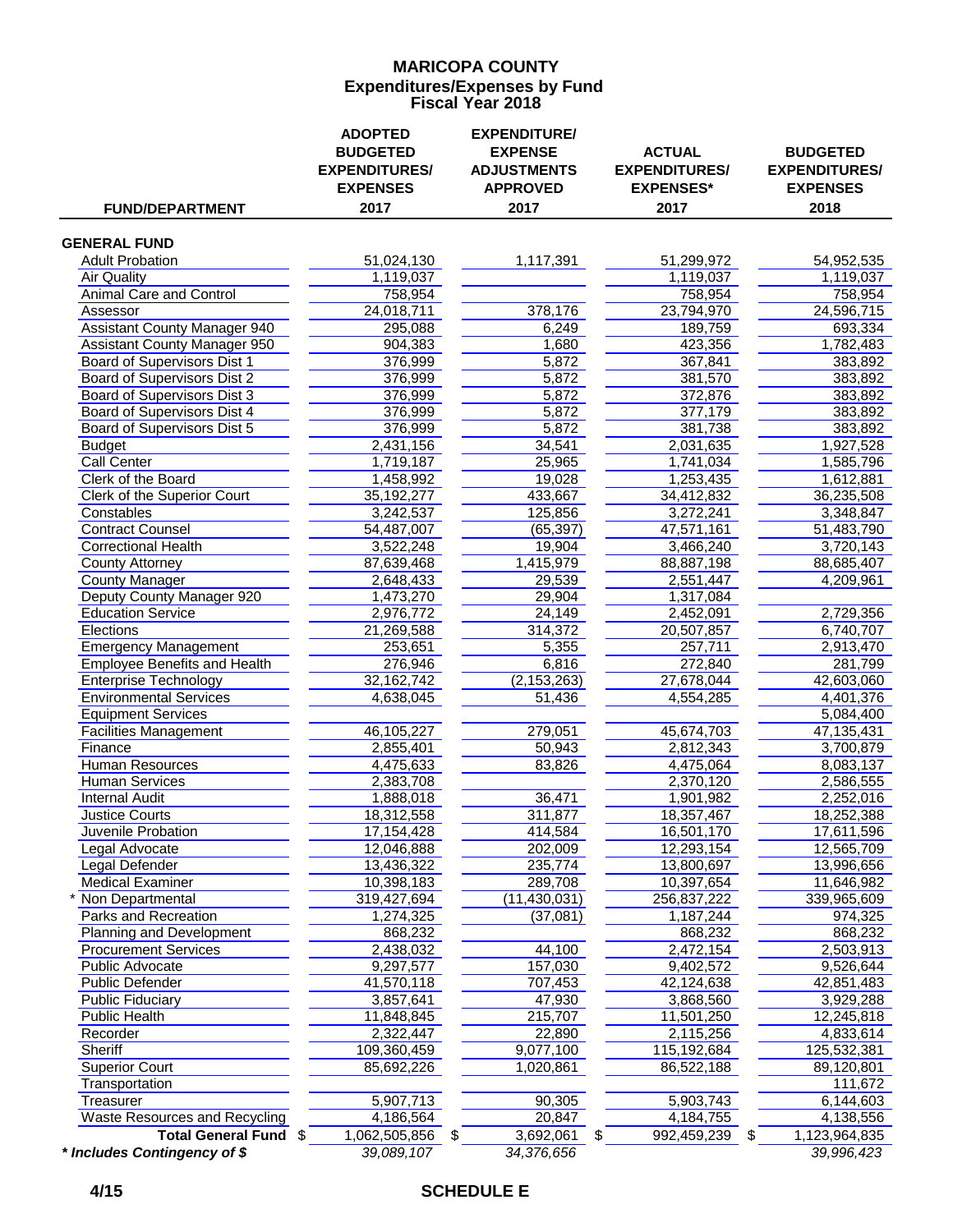| <b>FUND/DEPARTMENT</b>                                        | <b>ADOPTED</b><br><b>BUDGETED</b><br><b>EXPENDITURES/</b><br><b>EXPENSES</b><br>2017 |    | <b>EXPENDITURE/</b><br><b>EXPENSE</b><br><b>ADJUSTMENTS</b><br><b>APPROVED</b><br>2017 | <b>ACTUAL</b><br><b>EXPENDITURES/</b><br><b>EXPENSES*</b><br>2017 |    | <b>BUDGETED</b><br><b>EXPENDITURES/</b><br><b>EXPENSES</b><br>2018 |
|---------------------------------------------------------------|--------------------------------------------------------------------------------------|----|----------------------------------------------------------------------------------------|-------------------------------------------------------------------|----|--------------------------------------------------------------------|
| <b>SPECIAL REVENUE FUNDS</b>                                  |                                                                                      |    |                                                                                        |                                                                   |    |                                                                    |
| <b>Adult Probation</b>                                        | 50,944,060                                                                           |    | 659,513                                                                                | 50, 191, 520                                                      |    | 50,956,832                                                         |
| <b>Air Quality</b>                                            | 17,647,878                                                                           |    |                                                                                        | 17,000,815                                                        |    | 20,505,901                                                         |
| <b>Animal Care and Control</b>                                | 14,893,914                                                                           |    |                                                                                        | 12,840,228                                                        |    | 14,312,163                                                         |
| <b>Assistant County Manager 950</b>                           | 479,139                                                                              |    | 852,473                                                                                | 1,319,669                                                         |    | 1,269,559                                                          |
| <b>Clerk of the Superior Court</b>                            | 8,583,746                                                                            |    | 363,404                                                                                | 8,038,932                                                         |    | 9,375,577                                                          |
| <b>Correctional Health</b>                                    | 64,480,524                                                                           |    | 841,796                                                                                | 62,218,371                                                        |    | 65,377,949                                                         |
| <b>County Attorney</b>                                        | 14,149,082                                                                           |    | 1,529,874                                                                              | 15,244,172                                                        |    | 15,015,574                                                         |
| <b>County Manager</b>                                         | 326,455                                                                              |    | 1,419,162                                                                              | 1,615,161                                                         |    |                                                                    |
| <b>Education Service</b>                                      | 27,863,805                                                                           |    | 6,541                                                                                  | 19,580,173                                                        |    | 36,808,459                                                         |
| <b>Elections</b>                                              | 406,750                                                                              |    |                                                                                        |                                                                   |    |                                                                    |
| <b>Emergency Management</b>                                   | 1,810,156                                                                            |    | 162,145                                                                                | 1,888,107                                                         |    | 1,807,271                                                          |
| <b>Employee Benefits and Health</b>                           | 7,891,088                                                                            |    | 383,415                                                                                | 7,602,146<br>996,026                                              |    | 7,941,302                                                          |
| <b>Enterprise Technology</b><br><b>Environmental Services</b> | 984,584<br>20,165,433                                                                |    | 16,447                                                                                 | 20,107,542                                                        |    | 1,001,031<br>21,141,932                                            |
| <b>Equipment Services</b>                                     |                                                                                      |    |                                                                                        |                                                                   |    | 1,050,000                                                          |
| <b>Facilities Management</b>                                  | 26,139,595                                                                           |    | 37,563                                                                                 | 25,804,676                                                        |    | 26,112,202                                                         |
| Finance                                                       |                                                                                      |    |                                                                                        |                                                                   |    | 200,000                                                            |
| <b>Flood Control District</b>                                 | 32,500,393                                                                           |    | 2,327,166                                                                              | 30,977,408                                                        |    | 33,674,109                                                         |
| <b>Human Services</b>                                         | 57,722,463                                                                           |    |                                                                                        | 54,194,691                                                        |    | 51,179,549                                                         |
| Integrated Crim Justice Info                                  | 1,674,309                                                                            |    | 22,699                                                                                 | 1,680,038                                                         |    | 1,700,328                                                          |
| <b>Justice Courts</b>                                         | 7,510,836                                                                            |    |                                                                                        | 7,149,136                                                         |    | 7,536,069                                                          |
| Juvenile Probation                                            | 41,509,884                                                                           |    | 572,052                                                                                | 41,636,145                                                        |    | 42,625,897                                                         |
| egal Advocate                                                 | 35,014                                                                               |    |                                                                                        | 32,087                                                            |    | 27,913                                                             |
| egal Defender                                                 | 135,739                                                                              |    |                                                                                        | 125,446                                                           |    | 174,168                                                            |
| <b>Library District</b>                                       | 26,283,450                                                                           |    | 299,285                                                                                | 26,492,217                                                        |    | 28,620,825                                                         |
| <b>Medical Examiner</b>                                       | 8,851                                                                                |    | 10,637                                                                                 | 49,488                                                            |    | 50,000                                                             |
| Non Departmental                                              | 51,494,618                                                                           |    | 5,010,535                                                                              | 1,271,100                                                         |    | 23,250,210                                                         |
| Parks and Recreation<br>Planning and Development              | 11,241,409<br>8,528,751                                                              |    | 185,000<br>600,000                                                                     | 10,673,134<br>8,373,487                                           |    | 10,752,249<br>9,130,252                                            |
| <b>Public Defender</b>                                        | 1,373,421                                                                            |    |                                                                                        | 1,243,278                                                         |    | 1,471,292                                                          |
| <b>Public Health</b>                                          | 50,033,386                                                                           |    | 176,053                                                                                | 49,365,725                                                        |    | 51,993,093                                                         |
| Recorder                                                      | 4,567,089                                                                            |    |                                                                                        | 4,396,048                                                         |    | 4,743,134                                                          |
| <b>Sheriff</b>                                                | 240,611,882                                                                          |    | (1,699,950)                                                                            | 236,328,709                                                       |    | 248,195,308                                                        |
| <b>Stadium District</b>                                       | 2,876,085                                                                            |    | 500,000                                                                                | 3,347,310                                                         |    | 2,583,232                                                          |
| <b>Superior Court</b>                                         | 17,090,468                                                                           |    | 2,320,354                                                                              | 18,533,962                                                        |    | 16,211,126                                                         |
| Transportation                                                | 69,425,324                                                                           |    | 176,054                                                                                | 66,629,821                                                        |    | 78,293,038                                                         |
| Treasurer                                                     | 304,341                                                                              |    |                                                                                        | 268,455                                                           |    | 304,341                                                            |
| <b>Waste Resources and Recycling</b>                          | 4,751,611                                                                            |    | 200,000                                                                                | 4,731,757                                                         |    | 4,952,726                                                          |
| Total Special Revenue Funds \$                                | 886,445,533                                                                          | S. | 16,972,218                                                                             | \$<br>811,946,980                                                 | \$ | 890,344,611                                                        |
| * Includes Contingency of \$<br><b>DEBT SERVICE FUNDS</b>     | 24,417,939                                                                           |    | 24,417,939                                                                             |                                                                   |    | 4,417,939                                                          |
| Non Departmental                                              | 131,781,210                                                                          |    | 6,856,060                                                                              | 166,588,797                                                       |    | 131,935,278                                                        |
| <b>Stadium District</b>                                       | 3,705,813                                                                            |    | 0                                                                                      | 3,705,813                                                         |    | 3,703,179                                                          |
| Total Debt Service Funds \$<br><b>CAPITAL PROJECTS FUNDS</b>  | 135,487,023                                                                          | \$ | 6,856,060                                                                              | \$<br>170,294,610                                                 | \$ | 135,638,457                                                        |
| <b>Flood Control District</b>                                 | 77,446,654                                                                           |    |                                                                                        | 56,859,230                                                        |    | 55,000,000                                                         |
| Non Departmental                                              | 193,417,708                                                                          |    | (18,024,066)                                                                           | 64,969,860                                                        |    | 231,606,066                                                        |
| <b>Stadium District</b>                                       | 4,058,000                                                                            |    |                                                                                        | 4,058,000                                                         |    | 4,003,000                                                          |
| Transportation                                                | 100,221,196                                                                          |    |                                                                                        | 53,574,109                                                        |    | 131,756,231                                                        |
| Total Capital Projects Funds \$                               | 375,143,558                                                                          | \$ | (18,024,066)                                                                           | \$<br>179,461,199                                                 | \$ | 422,365,297                                                        |
| <b>INTERNAL SERVICE</b><br>Employee Benefits and Health       | 173,875,451                                                                          |    |                                                                                        | 170,675,657                                                       |    | 173,655,660                                                        |
| <b>Enterprise Technology</b>                                  | 22,840,873                                                                           |    |                                                                                        | 21,648,222                                                        |    | 24,479,251                                                         |
| <b>Equipment Services</b>                                     | 17,861,193                                                                           |    |                                                                                        | 16,322,480                                                        |    | 17,826,129                                                         |
| <b>Procurement Services</b>                                   | 827,284                                                                              |    |                                                                                        | 329,980                                                           |    |                                                                    |
| <b>Risk Management</b>                                        | 33,338,997                                                                           |    |                                                                                        | 32,314,223                                                        |    | 34,364,359                                                         |
| Total Internal Service Funds \$                               | 248,743,798                                                                          | \$ |                                                                                        | \$<br>241,290,562                                                 | \$ | 250,325,399                                                        |

**ELIMINATIONS**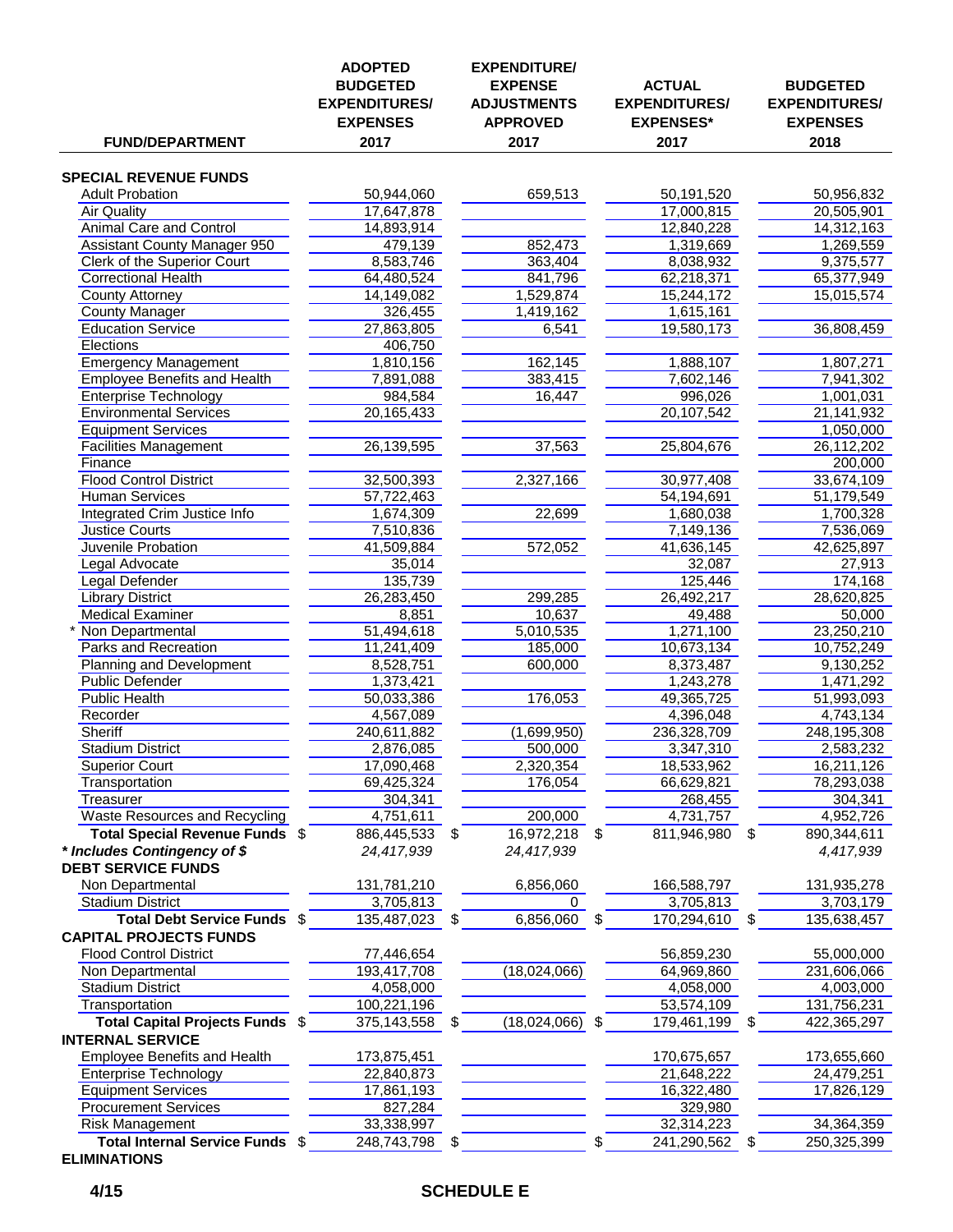|                                    | <b>ADOPTED</b><br><b>BUDGETED</b><br><b>EXPENDITURES/</b><br><b>EXPENSES</b> | <b>EXPENDITURE/</b><br><b>EXPENSE</b><br><b>ADJUSTMENTS</b><br><b>APPROVED</b> | <b>ACTUAL</b><br><b>EXPENDITURES/</b><br><b>EXPENSES*</b> |   | <b>BUDGETED</b><br><b>EXPENDITURES/</b><br><b>EXPENSES</b> |  |
|------------------------------------|------------------------------------------------------------------------------|--------------------------------------------------------------------------------|-----------------------------------------------------------|---|------------------------------------------------------------|--|
| <b>FUND/DEPARTMENT</b>             | 2017                                                                         | 2017                                                                           | 2017                                                      |   | 2018                                                       |  |
| <b>Eliminations County</b>         | (205,447,397)                                                                |                                                                                | (199,987,434)                                             |   | (204, 966, 835)                                            |  |
| Eliminations County and Dist       | (9,303,927)                                                                  |                                                                                |                                                           |   | (9,435,665)                                                |  |
| <b>Total Eliminations Funds \$</b> | (214,751,324)                                                                |                                                                                | (199.987.434)                                             | S | (214, 402, 500)                                            |  |
| <b>TOTAL ALL FUNDS \$</b>          | 2,493,574,444                                                                | \$.<br>9,496,273                                                               | 2,195,465,156                                             |   | 2,608,236,099                                              |  |
|                                    |                                                                              |                                                                                |                                                           |   |                                                            |  |

\* Includes actual expenditures/expenses recognized on the modified accrual or accrual basis as of the date the proposed budget was prepared, plus estimated expenditures/expenses for the remainder of the fiscal year.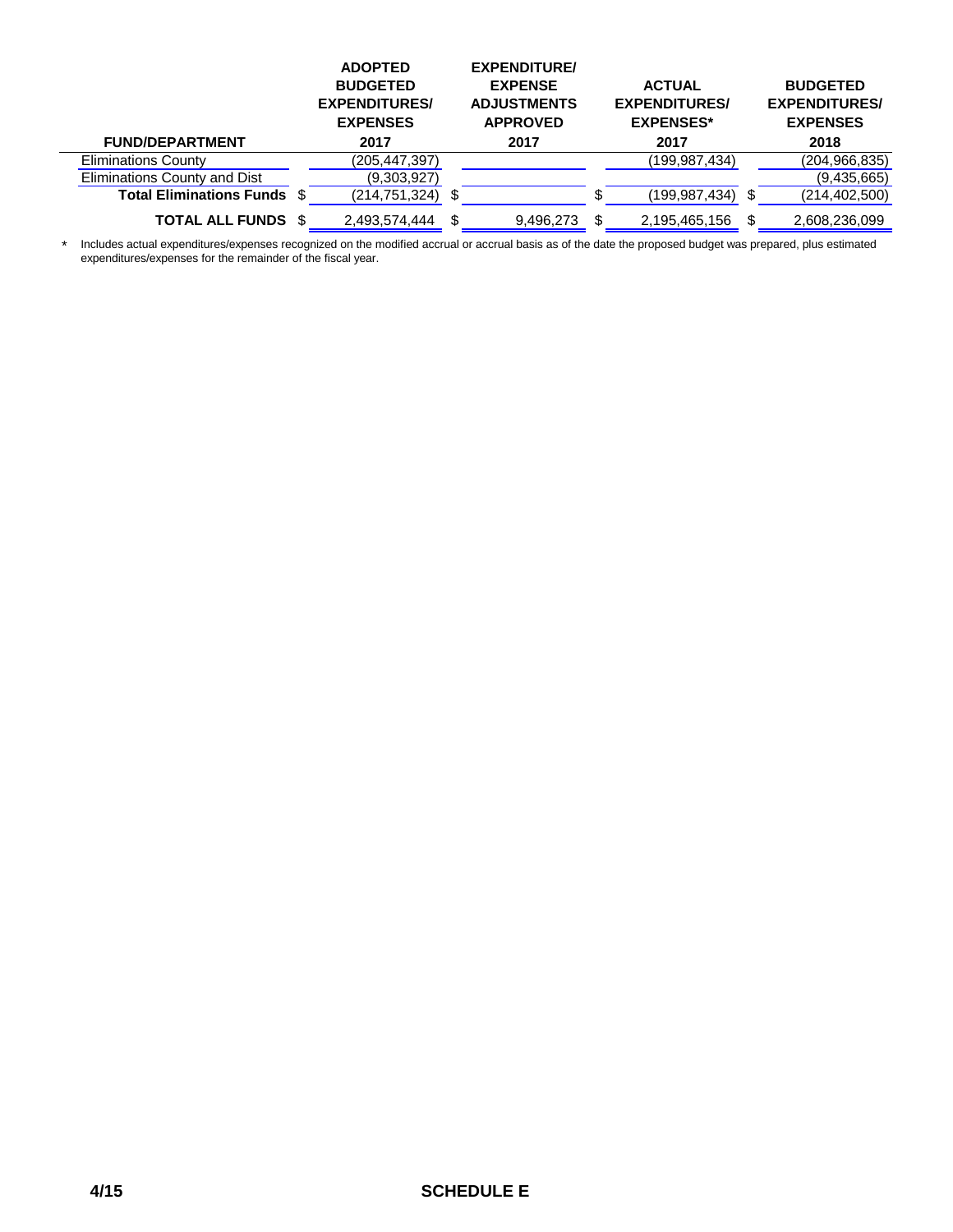#### **Expenditures/Expenses by Department MARICOPA COUNTY Fiscal Year 2018**

| DEPARTMENT/FUND                                                        | <b>ADOPTED</b><br><b>BUDGETED</b><br><b>EXPENDITURES/</b><br><b>EXPENSES</b><br>2017 | <b>EXPENDITURE/</b><br><b>EXPENSE</b><br><b>ADJUSTMENTS</b><br><b>APPROVED</b><br>2017 | <b>ACTUAL</b><br><b>EXPENDITURES/</b><br><b>EXPENSES*</b><br>2017 | <b>BUDGETED</b><br><b>EXPENDITURES/</b><br><b>EXPENSES</b><br>2018 |
|------------------------------------------------------------------------|--------------------------------------------------------------------------------------|----------------------------------------------------------------------------------------|-------------------------------------------------------------------|--------------------------------------------------------------------|
| <b>Adult Probation</b>                                                 |                                                                                      |                                                                                        |                                                                   |                                                                    |
| <b>Adult Probation Fees</b>                                            | \$<br>13,563,611                                                                     |                                                                                        | 13,159,195                                                        | 13,472,199                                                         |
| <b>Adult Probation Grants</b>                                          | 2,807,783                                                                            | 116,318                                                                                | 2,672,473                                                         | 2,512,292                                                          |
| <b>Detention Operations</b>                                            | 34,572,666                                                                           | 543,195                                                                                | 34,359,852                                                        | 34,972,341                                                         |
| General                                                                | 51,024,130                                                                           | 1,117,391                                                                              | 51,299,972                                                        | 54,952,535                                                         |
| <b>Department Total</b>                                                | \$<br>101,968,190                                                                    | \$<br>1,776,904                                                                        | \$<br>101,491,492 \$                                              | 105,909,367                                                        |
| Air Quality                                                            |                                                                                      |                                                                                        |                                                                   |                                                                    |
| <b>Air Quality Fees</b>                                                | 13,519,572                                                                           |                                                                                        | 13,226,727                                                        | 15,102,896                                                         |
| <b>Air Quality Grants</b>                                              | 4,128,306                                                                            |                                                                                        | 3,774,088                                                         | 5,403,005                                                          |
| General                                                                | 1,119,037                                                                            |                                                                                        | 1,119,037                                                         | 1,119,037                                                          |
| <b>Department Total</b>                                                | 18,766,915 \$                                                                        |                                                                                        | 18,119,852 \$                                                     | 21,624,938                                                         |
| Animal Care and Control                                                |                                                                                      |                                                                                        |                                                                   |                                                                    |
| <b>Animal Control Field Operations</b><br><b>Animal Control Grants</b> | 3,951,868                                                                            |                                                                                        | 3,264,606                                                         | 3,968,401                                                          |
| Animal Control License/Shelter                                         | 10,942,046                                                                           |                                                                                        | 9,575,622                                                         | 10,343,762                                                         |
| General                                                                | 758,954                                                                              |                                                                                        | 758,954                                                           | 758,954                                                            |
| <b>Department Total</b>                                                | 15,652,868 \$                                                                        |                                                                                        | 13,599,182 \$                                                     | 15,071,117                                                         |
| Assessor                                                               |                                                                                      |                                                                                        |                                                                   |                                                                    |
| General                                                                | 24,018,711                                                                           | 378,176                                                                                | 23,794,970                                                        | 24,596,715                                                         |
| <b>Department Total</b>                                                | \$<br>24,018,711 \$                                                                  | $378,176$ \$                                                                           | 23,794,970 \$                                                     | 24,596,715                                                         |
|                                                                        |                                                                                      |                                                                                        |                                                                   |                                                                    |
| <b>Assistant County Manager 940</b><br>General                         | 295,088                                                                              | 6,249                                                                                  | 189,759                                                           | 693,334                                                            |
| <b>Department Total</b>                                                | \$<br>$295,088$ \$                                                                   | $6,249$ \$                                                                             | 189,759 \$                                                        | 693,334                                                            |
|                                                                        |                                                                                      |                                                                                        |                                                                   |                                                                    |
| <b>Assistant County Manager 950</b>                                    |                                                                                      |                                                                                        |                                                                   |                                                                    |
| <b>Detention Operations</b>                                            | 410,680                                                                              | 8,388                                                                                  | 417,125                                                           | 420,559                                                            |
| General<br>Non-Departmental Grants                                     | 904,383<br>68,459                                                                    | 1,680<br>844,085                                                                       | 423,356<br>902,544                                                | 1,782,483<br>849,000                                               |
| <b>Department Total</b>                                                | 1,383,522 \$                                                                         | $854,153$ \$                                                                           | 1,743,025 \$                                                      | 3,052,042                                                          |
|                                                                        |                                                                                      |                                                                                        |                                                                   |                                                                    |
| Board of Supervisors Dist 1                                            |                                                                                      |                                                                                        |                                                                   |                                                                    |
| General<br><b>Department Total</b>                                     | \$<br>376,999<br>376,999 \$                                                          | 5,872                                                                                  | 367,841<br>$367,841$ \$                                           | 383,892                                                            |
|                                                                        |                                                                                      | $5,872$ \$                                                                             |                                                                   | 383,892                                                            |
| Board of Supervisors Dist 2                                            |                                                                                      |                                                                                        |                                                                   |                                                                    |
| General                                                                | 376,999                                                                              | 5,872                                                                                  | 381,570                                                           | 383,892                                                            |
| <b>Department Total</b>                                                | \$<br>376,999 \$                                                                     | $5,872$ \$                                                                             | 381,570 \$                                                        | 383,892                                                            |
| Board of Supervisors Dist 3                                            |                                                                                      |                                                                                        |                                                                   |                                                                    |
| General                                                                | 376,999                                                                              | 5,872                                                                                  | 372,876                                                           | 383,892                                                            |
| <b>Department Total</b>                                                | \$<br>$376,999$ \$                                                                   | $5,872$ \$                                                                             | 372,876 \$                                                        | 383,892                                                            |
| Board of Supervisors Dist 4                                            |                                                                                      |                                                                                        |                                                                   |                                                                    |
| General                                                                | 376,999                                                                              | 5,872                                                                                  | 377,179                                                           | 383,892                                                            |
| <b>Department Total</b>                                                | 376.999                                                                              | \$<br>5,872                                                                            | \$<br>$377,179$ \$                                                | 383,892                                                            |
|                                                                        |                                                                                      |                                                                                        |                                                                   |                                                                    |
| Board of Supervisors Dist 5<br>General                                 | 376,999                                                                              | 5,872                                                                                  | 381,738                                                           | 383,892                                                            |
| <b>Department Total</b>                                                | 376,999 \$                                                                           | 5,872                                                                                  | 381,738                                                           | 383,892                                                            |
|                                                                        |                                                                                      |                                                                                        |                                                                   |                                                                    |
| <b>Budget</b>                                                          |                                                                                      |                                                                                        |                                                                   |                                                                    |
| General                                                                | 2,431,156                                                                            | 34,541                                                                                 | 2,031,635                                                         | 1,927,528                                                          |
| <b>Department Total</b>                                                | $2,431,156$ \$                                                                       | 34,541                                                                                 | 2,031,635 \$                                                      | 1,927,528                                                          |
| Call Center                                                            |                                                                                      |                                                                                        |                                                                   |                                                                    |
| General                                                                | 1,719,187                                                                            | 25,965                                                                                 | 1,741,034                                                         | 1,585,796                                                          |
| <b>Department Total</b>                                                | 1,719,187 \$                                                                         | 25,965 \$                                                                              | 1,741,034 \$                                                      | 1,585,796                                                          |
|                                                                        |                                                                                      |                                                                                        |                                                                   |                                                                    |
| Clerk of the Board<br>General                                          | 1,458,992                                                                            | 19,028                                                                                 | 1,253,435                                                         | 1,612,881                                                          |
| <b>Department Total</b>                                                | 1,458,992 \$                                                                         | 19,028                                                                                 | 1.253.435                                                         | 1,612,881                                                          |
|                                                                        |                                                                                      |                                                                                        |                                                                   |                                                                    |
| 4/15                                                                   | <b>SCHEDULE F</b>                                                                    |                                                                                        |                                                                   |                                                                    |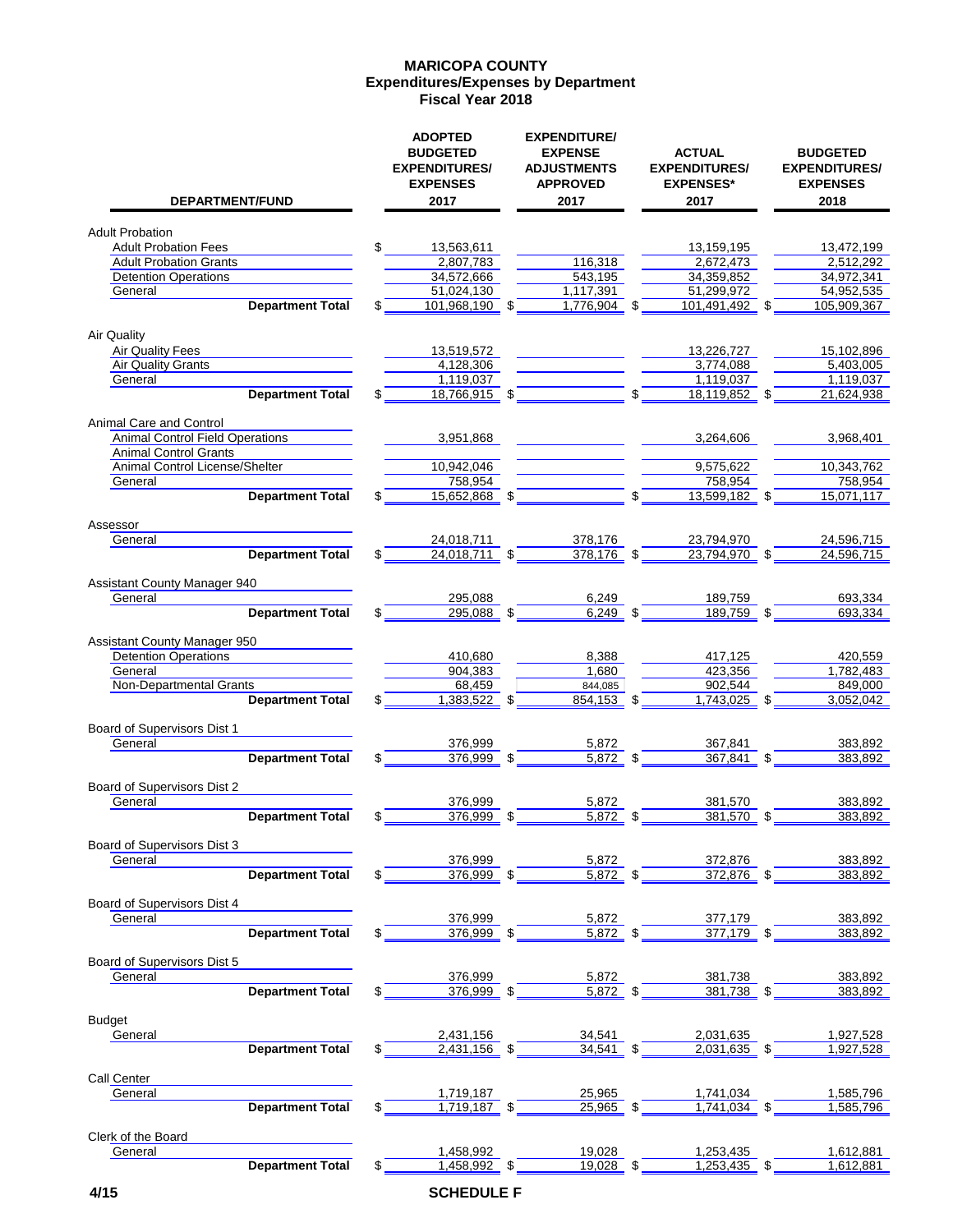| DEPARTMENT/FUND                                                        | <b>ADOPTED</b><br><b>BUDGETED</b><br><b>EXPENDITURES/</b><br><b>EXPENSES</b><br>2017 | <b>EXPENDITURE</b><br><b>EXPENSE</b><br><b>ADJUSTMENTS</b><br><b>APPROVED</b><br>2017 |    | <b>ACTUAL</b><br><b>EXPENDITURES/</b><br><b>EXPENSES*</b><br>2017 |     | <b>BUDGETED</b><br><b>EXPENDITURES/</b><br><b>EXPENSES</b><br>2018 |
|------------------------------------------------------------------------|--------------------------------------------------------------------------------------|---------------------------------------------------------------------------------------|----|-------------------------------------------------------------------|-----|--------------------------------------------------------------------|
| <b>Clerk of the Superior Court</b>                                     |                                                                                      |                                                                                       |    |                                                                   |     |                                                                    |
| <b>Child Support Enhancement</b>                                       | 20.000                                                                               |                                                                                       |    | 20.000                                                            |     | 20,000                                                             |
| Clerk of Court Fill The Gap                                            | 1,905,898                                                                            | 117,133                                                                               |    | 2,022,206                                                         |     | 1,905,898                                                          |
| Clerk of the Court EDMS                                                | 2,500,000                                                                            |                                                                                       |    | 2,345,358                                                         |     | 2,655,000                                                          |
| <b>Clerk of the Court Grants</b>                                       | 1,446,855                                                                            | 246,271                                                                               |    | 1,693,126                                                         |     | 1,442,472                                                          |
| <b>Court Document Retrieval</b>                                        | 1,193,993                                                                            | 433,667                                                                               |    | 700.000                                                           |     | 1,053,207                                                          |
| General<br>Victim Location                                             | 35, 192, 277<br>15,000                                                               |                                                                                       |    | 34,412,832<br>10,887                                              |     | 36,235,508<br>49,000                                               |
| <b>Judicial Enhancement</b>                                            | 1,502,000                                                                            |                                                                                       |    | 1,247,355                                                         |     | 2,250,000                                                          |
| <b>Department Total</b>                                                | 43,776,023                                                                           | \$<br>797,071                                                                         | \$ | 42,451,764                                                        | \$  | 45,611,085                                                         |
| Constables                                                             |                                                                                      |                                                                                       |    |                                                                   |     |                                                                    |
| General                                                                | 3,242,537                                                                            | 125,856                                                                               |    | 3,272,241                                                         |     | 3,348,847                                                          |
| <b>Department Total</b>                                                | \$<br>3,242,537 \$                                                                   | 125,856                                                                               |    | 3,272,241                                                         |     | 3,348,847                                                          |
| <b>Contract Counsel</b>                                                |                                                                                      |                                                                                       |    |                                                                   |     |                                                                    |
| General                                                                | 54,487,007                                                                           | (65, 397)                                                                             |    | 47,571,161                                                        |     | 51,483,790                                                         |
| <b>Department Total</b>                                                | \$<br>54.487.007                                                                     | \$<br>(65, 397)                                                                       | \$ | 47,571,161 \$                                                     |     | 51,483,790                                                         |
|                                                                        |                                                                                      |                                                                                       |    |                                                                   |     |                                                                    |
| <b>Correctional Health</b>                                             |                                                                                      |                                                                                       |    |                                                                   |     |                                                                    |
| <b>Correctional Health Grants</b><br><b>Detention Operations</b>       | 64,480,524                                                                           | 841,796                                                                               |    | 62.218.371                                                        |     | 339,377<br>65,038,572                                              |
| General                                                                | 3,522,248                                                                            | 19,904                                                                                |    | 3,466,240                                                         |     | 3,720,143                                                          |
| <b>Department Total</b>                                                | 68,002,772                                                                           | \$<br>861,700                                                                         | \$ | 65,684,611                                                        | -\$ | 69,098,092                                                         |
|                                                                        |                                                                                      |                                                                                       |    |                                                                   |     |                                                                    |
| <b>County Attorney</b>                                                 |                                                                                      |                                                                                       |    |                                                                   |     |                                                                    |
| Check Enforcement Program<br>County Attorney Fill the Gap              | 125,340<br>1,494,911                                                                 |                                                                                       |    | 115,468<br>1,479,078                                              |     | 120,946<br>1,529,368                                               |
| <b>County Attorney Grants</b>                                          | 6,490,942                                                                            | 844,413                                                                               |    | 7,329,028                                                         |     | 6,924,498                                                          |
| <b>County Attorney RICO</b>                                            | 1,879,086                                                                            | 250,000                                                                               |    | 2,096,537                                                         |     | 2,185,173                                                          |
| <b>Criminal Justice Enhancement</b>                                    | 1,502,282                                                                            | 16,628                                                                                |    | 1,346,682                                                         |     | 1,547,794                                                          |
| Diversion                                                              | 2,472,006                                                                            |                                                                                       |    | 2,282,232                                                         |     | 2,485,243                                                          |
| General                                                                | 87,639,468                                                                           | 1,415,979                                                                             |    | 88,887,198                                                        |     | 88,685,407<br>22,752                                               |
| Victim Compensation Interest<br>Victim Compensation Restitution        | 19,756<br>164,759                                                                    | 418,833                                                                               |    | 12,598<br>582,549                                                 |     | 199,800                                                            |
| <b>Department Total</b>                                                | 101,788,550 \$                                                                       | 2,945,853                                                                             | S  | 104,131,370 \$                                                    |     | 103,700,981                                                        |
| <b>County Manager</b>                                                  |                                                                                      |                                                                                       |    |                                                                   |     |                                                                    |
| General                                                                | 2,648,433                                                                            | 29,539                                                                                |    | 2,551,447                                                         |     | 4,209,961                                                          |
| Non-Departmental Grants                                                | 326.455                                                                              | 1.419.162                                                                             |    | 1,615,161                                                         |     |                                                                    |
| <b>Department Total</b>                                                | 2,974,888                                                                            | \$<br>1,448,701                                                                       |    | 4,166,608                                                         |     | 4,209,961                                                          |
| Deputy County Manager 920                                              |                                                                                      |                                                                                       |    |                                                                   |     |                                                                    |
| General                                                                | 1,473,270                                                                            | 29.904                                                                                |    | 1,317,084                                                         |     |                                                                    |
| <b>Department Total</b>                                                | \$<br>1,473,270                                                                      | \$<br>29,904                                                                          | \$ | 1,317,084                                                         | S   |                                                                    |
|                                                                        |                                                                                      |                                                                                       |    |                                                                   |     |                                                                    |
| <b>Education Service</b>                                               |                                                                                      |                                                                                       |    |                                                                   |     |                                                                    |
| <b>Detention Operations</b><br><b>Educational Supplemental Program</b> | 679,906<br>876,785                                                                   |                                                                                       |    | 427,048<br>750,865                                                |     | 252,858<br>869,653                                                 |
| General                                                                | 2,976,772                                                                            | 24,149                                                                                |    | 2,452,091                                                         |     | 2,729,356                                                          |
| <b>School Communication</b>                                            | 1,103,065                                                                            |                                                                                       |    | 1,139,746                                                         |     | 1,380,347                                                          |
| <b>School Grants</b>                                                   | 24,494,498                                                                           | 6,541                                                                                 |    | 16,605,162                                                        |     | 33,596,050                                                         |
| School Transportation                                                  | 600,000                                                                              |                                                                                       |    | 549,791                                                           |     | 600,000                                                            |
| Small School Service                                                   | 109,551                                                                              |                                                                                       |    | 107,561                                                           |     | 109,551                                                            |
| <b>Department Total</b>                                                | \$<br>30,840,577 \$                                                                  | 30,690                                                                                | \$ | 22,032,264 \$                                                     |     | 39,537,815                                                         |
| Elections                                                              |                                                                                      |                                                                                       |    |                                                                   |     |                                                                    |
| <b>Elections Grants</b>                                                | 406,750                                                                              |                                                                                       |    |                                                                   |     |                                                                    |
| General                                                                | 21,269,588                                                                           | 314,372                                                                               |    | 20,507,857                                                        |     | 6,740,707                                                          |
| <b>Department Total</b>                                                | \$<br>21,676,338 \$                                                                  | 314,372                                                                               | \$ | 20,507,857 \$                                                     |     | 6,740,707                                                          |
| <b>Emergency Management</b>                                            |                                                                                      |                                                                                       |    |                                                                   |     |                                                                    |
| <b>Detention Operations</b>                                            |                                                                                      |                                                                                       |    |                                                                   |     | 48,941                                                             |
| <b>Emergency Management</b><br>General                                 | 1,018,170<br>253,651                                                                 | 162,145<br>5,355                                                                      |    | 1,103,188<br>257,711                                              |     | 1,033,096<br>2,913,470                                             |
| Palo Verde                                                             | 791,986                                                                              |                                                                                       |    | 784,919                                                           |     | 725,234                                                            |
| <b>Department Total</b>                                                | 2,063,807 \$                                                                         | 167,500 \$                                                                            |    | 2,145,818 \$                                                      |     | 4,720,741                                                          |
|                                                                        |                                                                                      |                                                                                       |    |                                                                   |     |                                                                    |

Employee Benefits and Health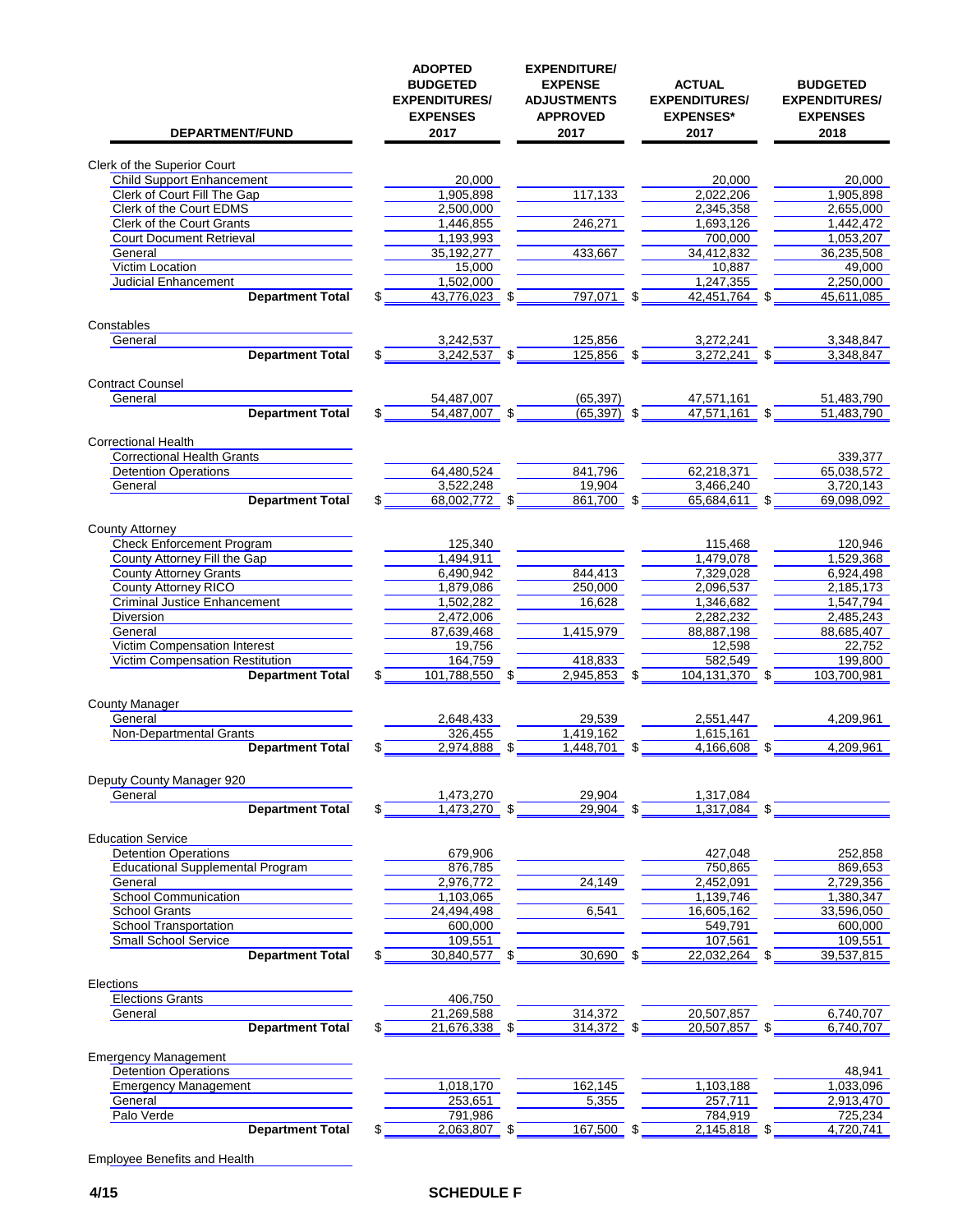| <b>DEPARTMENT/FUND</b>                             |    | <b>ADOPTED</b><br><b>BUDGETED</b><br><b>EXPENDITURES/</b><br><b>EXPENSES</b><br>2017 |      | <b>EXPENDITURE/</b><br><b>EXPENSE</b><br><b>ADJUSTMENTS</b><br><b>APPROVED</b><br>2017 |      | <b>ACTUAL</b><br><b>EXPENDITURES/</b><br><b>EXPENSES*</b><br>2017 | <b>BUDGETED</b><br><b>EXPENDITURES/</b><br><b>EXPENSES</b><br>2018 |
|----------------------------------------------------|----|--------------------------------------------------------------------------------------|------|----------------------------------------------------------------------------------------|------|-------------------------------------------------------------------|--------------------------------------------------------------------|
| <b>Benefits Trust</b>                              |    | 158.953.161                                                                          |      |                                                                                        |      | 155,497,875                                                       | 158,374,650                                                        |
| <b>Benefits Trust-Agency</b>                       |    | 14,922,290                                                                           |      |                                                                                        |      | 15,177,782                                                        | 15,281,010                                                         |
| General                                            |    | 276,946                                                                              |      | 6,816                                                                                  |      | 272,840                                                           | 281,799                                                            |
| <b>Public Health Grants</b>                        |    | 7,891,088                                                                            |      | 383,415                                                                                |      | 7,602,146                                                         | 7,941,302                                                          |
| <b>Department Total</b>                            | \$ | 182,043,485                                                                          | \$   | 390,231                                                                                | \$   | 178,550,643                                                       | \$<br>181,878,761                                                  |
|                                                    |    |                                                                                      |      |                                                                                        |      |                                                                   |                                                                    |
| <b>Enterprise Technology</b>                       |    |                                                                                      |      |                                                                                        |      |                                                                   |                                                                    |
| <b>Detention Operations</b>                        |    | 984,584                                                                              |      | 16,447                                                                                 |      | 996,026                                                           | 1,001,031                                                          |
| General                                            |    | 32,162,742                                                                           |      | (2, 153, 263)                                                                          |      | 27,678,044                                                        | 42,603,060                                                         |
| Telecommunications                                 |    | 22,840,873                                                                           |      |                                                                                        |      | 21,648,222                                                        | 24,479,251                                                         |
| <b>Department Total</b>                            |    | 55,988,199                                                                           | \$   | $(2, 136, 816)$ \$                                                                     |      | 50,322,292                                                        | \$<br>68,083,342                                                   |
|                                                    |    |                                                                                      |      |                                                                                        |      |                                                                   |                                                                    |
| <b>Environmental Services</b>                      |    |                                                                                      |      |                                                                                        |      |                                                                   |                                                                    |
| <b>Environmental Services Environmental Health</b> |    | 20,098,235                                                                           |      |                                                                                        |      | 20,040,344                                                        | 21,074,734                                                         |
| <b>Environmental Services Grants</b>               |    | 67,198                                                                               |      |                                                                                        |      | 67,198                                                            | 67,198                                                             |
| General                                            |    | 4,638,045                                                                            |      | 51,436                                                                                 |      | 4,554,285                                                         | 4,401,376                                                          |
| <b>Department Total</b>                            | \$ | 24.803.478 \$                                                                        |      | 51,436                                                                                 |      | 24,661,827                                                        | 25,543,308                                                         |
|                                                    |    |                                                                                      |      |                                                                                        |      |                                                                   |                                                                    |
| <b>Equipment Services</b>                          |    |                                                                                      |      |                                                                                        |      |                                                                   |                                                                    |
| Detention Operations                               |    |                                                                                      |      |                                                                                        |      |                                                                   | 1,050,000                                                          |
| <b>Equipment Services</b>                          |    | 17,861,193                                                                           |      |                                                                                        |      | 16,322,480                                                        | 17,826,129                                                         |
|                                                    |    |                                                                                      |      |                                                                                        |      |                                                                   |                                                                    |
| General                                            |    |                                                                                      |      |                                                                                        | \$   |                                                                   | 5,084,400                                                          |
| <b>Department Total</b>                            | \$ | 17,861,193 \$                                                                        |      |                                                                                        |      | 16,322,480 \$                                                     | 23,960,529                                                         |
|                                                    |    |                                                                                      |      |                                                                                        |      |                                                                   |                                                                    |
| <b>Facilities Management</b>                       |    |                                                                                      |      |                                                                                        |      |                                                                   |                                                                    |
| <b>Detention Operations</b>                        |    | 26,139,595                                                                           |      | 37,563                                                                                 |      | 25,804,676                                                        | 26,112,202                                                         |
| General                                            |    | 46,105,227                                                                           |      | 279,051                                                                                |      | 45,674,703                                                        | 47,135,431                                                         |
| <b>Department Total</b>                            | \$ | 72,244,822 \$                                                                        |      | 316,614 \$                                                                             |      | 71,479,379 \$                                                     | 73,247,633                                                         |
|                                                    |    |                                                                                      |      |                                                                                        |      |                                                                   |                                                                    |
| Finance                                            |    |                                                                                      |      |                                                                                        |      |                                                                   |                                                                    |
| General                                            |    | 2,855,401                                                                            |      | 50,943                                                                                 |      | 2,812,343                                                         | 3,700,879                                                          |
| Non Departmental Grants                            |    |                                                                                      |      |                                                                                        |      |                                                                   | 200,000                                                            |
| <b>Department Total</b>                            |    | 2,855,401                                                                            | \$   | 50,943 \$                                                                              |      | 2,812,343 \$                                                      | 3,900,879                                                          |
|                                                    |    |                                                                                      |      |                                                                                        |      |                                                                   |                                                                    |
| <b>Flood Control District</b>                      |    |                                                                                      |      |                                                                                        |      |                                                                   |                                                                    |
| <b>Flood Control</b>                               |    | 32,495,393                                                                           |      | 2,219,097                                                                              |      | 30,965,865                                                        | 33,674,109                                                         |
| <b>Flood Control Capital Projects</b>              |    | 77,446,654                                                                           |      |                                                                                        |      | 56,859,230                                                        | 55,000,000                                                         |
| <b>Flood Control Grants</b>                        |    | 5.000                                                                                |      | 108,069                                                                                |      | 11,543                                                            |                                                                    |
| <b>Department Total</b>                            |    | 109,947,047 \$                                                                       |      | 2,327,166                                                                              | - \$ | 87,836,638 \$                                                     | 88,674,109                                                         |
|                                                    |    |                                                                                      |      |                                                                                        |      |                                                                   |                                                                    |
| <b>Human Resources</b>                             |    |                                                                                      |      |                                                                                        |      |                                                                   |                                                                    |
| General                                            |    | 4,475,633                                                                            |      | 83,826                                                                                 |      | 4,475,064                                                         | 8,083,137                                                          |
| <b>Department Total</b>                            | \$ | 4,475,633                                                                            | \$   | 83,826                                                                                 | \$   | 4,475,064                                                         | \$<br>8,083,137                                                    |
|                                                    |    |                                                                                      |      |                                                                                        |      |                                                                   |                                                                    |
| <b>Human Services</b>                              |    |                                                                                      |      |                                                                                        |      |                                                                   |                                                                    |
| <b>CDBG Housing Trust</b>                          |    | 6,231,776                                                                            |      |                                                                                        |      | 6,131,776                                                         | 10,343,521                                                         |
| General                                            |    | 2,383,708                                                                            |      |                                                                                        |      | 2,370,120                                                         | 2,586,555                                                          |
| <b>Human Services Grants</b>                       |    | 51,490,687                                                                           |      |                                                                                        |      | 48,062,915                                                        | 40,836,028                                                         |
| <b>Department Total</b>                            |    | 60.106.171                                                                           | - \$ |                                                                                        |      | 56,564,811 \$                                                     | 53,766,104                                                         |
|                                                    |    |                                                                                      |      |                                                                                        |      |                                                                   |                                                                    |
| Integrated Crim Justice Info                       |    |                                                                                      |      |                                                                                        |      |                                                                   |                                                                    |
| <b>Detention Operations</b>                        |    | 1,674,309                                                                            |      | 22,699                                                                                 |      | 1,680,038                                                         | 1,700,328                                                          |
| <b>Department Total</b>                            | S  | 1,674,309                                                                            | \$   | 22,699                                                                                 |      | 1,680,038                                                         | \$<br>1,700,328                                                    |
|                                                    |    |                                                                                      |      |                                                                                        |      |                                                                   |                                                                    |
| <b>Internal Audit</b>                              |    |                                                                                      |      |                                                                                        |      |                                                                   |                                                                    |
| General                                            |    | 1,888,018                                                                            |      | 36,471                                                                                 |      | 1,901,982                                                         | 2,252,016                                                          |
| <b>Department Total</b>                            |    | 1,888,018 \$                                                                         |      | $36,471$ \$                                                                            |      | 1,901,982 \$                                                      | 2,252,016                                                          |
|                                                    |    |                                                                                      |      |                                                                                        |      |                                                                   |                                                                    |
| <b>Justice Courts</b>                              |    |                                                                                      |      |                                                                                        |      |                                                                   |                                                                    |
| General                                            |    | 18,312,558                                                                           |      | 311,877                                                                                |      | 18,357,467                                                        | 18,252,388                                                         |
| Justice Ct Jud Enhancement                         |    | 737,183                                                                              |      |                                                                                        |      | 500,310                                                           | 737,183                                                            |
| Justice Cts Photo Enforcement                      |    | 9,000                                                                                |      |                                                                                        |      |                                                                   |                                                                    |
| <b>Justice Cts Special Revenue</b>                 |    | 6,764,653                                                                            |      |                                                                                        |      | 6,648,826                                                         | 6,798,886                                                          |
| <b>Department Total</b>                            |    | 25,823,394 \$                                                                        |      | 311,877 \$                                                                             |      | 25,506,603 \$                                                     | 25,788,457                                                         |
|                                                    |    |                                                                                      |      |                                                                                        |      |                                                                   |                                                                    |
| Juvenile Probation                                 |    |                                                                                      |      |                                                                                        |      |                                                                   |                                                                    |
| <b>Detention Operations</b>                        |    | 34,219,259                                                                           |      | 455,361                                                                                |      | 34,562,339                                                        | 35,451,657                                                         |
| General                                            |    | 17,154,428                                                                           |      | 414,584                                                                                |      | 16,501,170                                                        | 17,611,596                                                         |
| Juvenile Probation Diversion                       |    | 388,597                                                                              |      |                                                                                        |      | 388,597                                                           | 383,265                                                            |
| Juvenile Probation Grants                          |    | 3,811,356                                                                            |      | 116,691                                                                                |      | 3,594,537                                                         | 4,113,768                                                          |
|                                                    |    |                                                                                      |      |                                                                                        |      |                                                                   |                                                                    |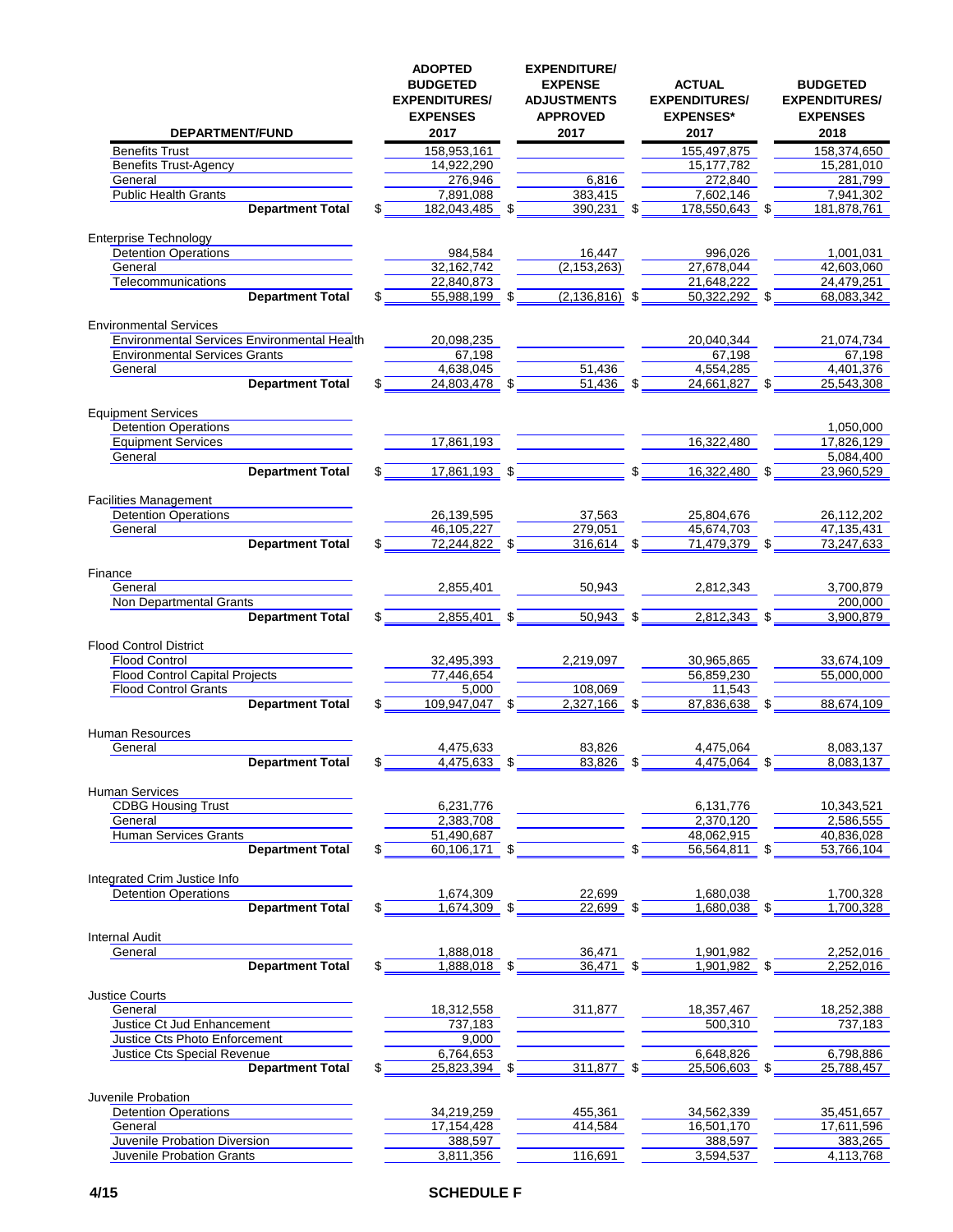| DEPARTMENT/FUND                                                  | <b>ADOPTED</b><br><b>BUDGETED</b><br><b>EXPENDITURES/</b><br><b>EXPENSES</b><br>2017 | <b>EXPENDITURE/</b><br><b>EXPENSE</b><br><b>ADJUSTMENTS</b><br><b>APPROVED</b><br>2017 |     | <b>ACTUAL</b><br><b>EXPENDITURES/</b><br><b>EXPENSES*</b><br>2017 | <b>BUDGETED</b><br><b>EXPENDITURES/</b><br><b>EXPENSES</b><br>2018 |
|------------------------------------------------------------------|--------------------------------------------------------------------------------------|----------------------------------------------------------------------------------------|-----|-------------------------------------------------------------------|--------------------------------------------------------------------|
| Juvenile Probation Special Fee                                   | 3,080,665                                                                            |                                                                                        |     | 3,080,665                                                         | 2,669,777                                                          |
| Juvenile Restitution                                             | 10,007                                                                               |                                                                                        |     | 10,007                                                            | 7,430                                                              |
| <b>Department Total</b>                                          | $58,664,312$ \$                                                                      | 986,636                                                                                |     | 58,137,315 \$                                                     | 60,237,493                                                         |
| Legal Advocate                                                   |                                                                                      |                                                                                        |     |                                                                   |                                                                    |
| General                                                          | 12,046,888                                                                           | 202,009                                                                                |     | 12,293,154                                                        | 12,565,709                                                         |
| <b>Public Defender Training</b>                                  | 35.014                                                                               |                                                                                        |     | 32,087                                                            | 27,913                                                             |
| <b>Department Total</b>                                          | $12,081,902$ \$                                                                      | 202,009                                                                                |     | 12,325,241 \$                                                     | 12,593,622                                                         |
| Legal Defender                                                   |                                                                                      |                                                                                        |     |                                                                   |                                                                    |
| General                                                          | 13,436,322                                                                           | 235,774                                                                                |     | 13,800,697<br>67,745                                              | 13,996,656                                                         |
| Legal Defender Fill the Gap<br><b>Public Defender Training</b>   | 66,362<br>69,377                                                                     |                                                                                        |     | 57,701                                                            | 66,362<br>107,806                                                  |
| <b>Department Total</b>                                          | 13,572,061                                                                           | \$<br>235,774                                                                          | \$  | 13,926,143 \$                                                     | 14,170,824                                                         |
| <b>Library District</b>                                          |                                                                                      |                                                                                        |     |                                                                   |                                                                    |
| <b>Library District</b>                                          | 26,276,450                                                                           |                                                                                        |     | 26,200,129                                                        | 28,488,309                                                         |
| <b>Library District Grants</b>                                   | 7,000                                                                                | 299,285                                                                                |     | 292,088                                                           | 132,516                                                            |
| <b>Department Total</b>                                          | \$<br>26,283,450 \$                                                                  | 299,285                                                                                | \$  | 26,492,217 \$                                                     | 28,620,825                                                         |
| <b>Medical Examiner</b>                                          |                                                                                      |                                                                                        |     |                                                                   |                                                                    |
| General                                                          | 10,398,183                                                                           | 289,708                                                                                |     | 10,397,654                                                        | 11,646,982                                                         |
| <b>Medical Examiner Grants</b>                                   | 8.851                                                                                | 10,637                                                                                 |     | 49.488                                                            | 50.000                                                             |
| <b>Department Total</b>                                          | 10,407,034                                                                           | \$<br>300,345                                                                          | \$  | $10,447,142$ \$                                                   | 11,696,982                                                         |
| Non Departmental                                                 |                                                                                      |                                                                                        |     |                                                                   |                                                                    |
| Co Improve 441 COP 2016                                          | 17,600,000                                                                           |                                                                                        |     | 1,800,000                                                         | 37,000,000                                                         |
| Co Improve COP 2015<br>County Improvement Debt                   | 97,388,194<br>119,968,480                                                            | (10, 567, 263)<br>6,687,000                                                            |     | 33,010,975<br>159,115,512                                         | 58,269,899<br>124,294,130                                          |
| County Improvement Debt 2                                        | 11,812,730                                                                           | 169,060                                                                                |     | 7,473,285                                                         | 7,641,148                                                          |
| <b>Detention Capital Projects</b>                                | 31,000,000                                                                           | (7,075,459)                                                                            |     | 4,927,801                                                         | 82,291,000                                                         |
| <b>Detention Operations</b>                                      | 34,784,881                                                                           | (4,686,247)                                                                            |     | 1,190,750                                                         | 11,924,632                                                         |
| <b>Detention Tech Capital Improve</b>                            | 1,050,061                                                                            | 1,173,060                                                                              |     | 1,849,010                                                         | 374,111                                                            |
| General                                                          | 319,427,694                                                                          | (11, 430, 031)                                                                         |     | 256,837,222                                                       | 339,965,609                                                        |
| General Fund Co Improve<br><b>Intergov Capital Projects</b>      | 19,307,847<br>123,300                                                                | (1,048,603)<br>535                                                                     |     | 4,425,057<br>15,744                                               | 30,666,165<br>108,091                                              |
| <b>Non-Departmental Grants</b>                                   | 16,020,975                                                                           | 9,890,912                                                                              |     |                                                                   | 10,831,226                                                         |
| <b>Technology Capital Improve</b>                                | 26,948,306                                                                           | (506, 336)                                                                             |     | 18,941,273                                                        | 22,896,800                                                         |
| Waste Management                                                 | 688,762                                                                              | (194, 130)                                                                             |     | 80.350                                                            | 494,352                                                            |
| <b>Department Total</b>                                          | 696,121,230                                                                          | \$<br>(17, 587, 502)                                                                   |     | 489,666,979                                                       | \$<br>726,757,163                                                  |
| Parks and Recreation                                             |                                                                                      |                                                                                        |     |                                                                   |                                                                    |
| Env Services Env Health                                          |                                                                                      |                                                                                        |     |                                                                   |                                                                    |
| General                                                          | 1,274,325                                                                            | (37,081)                                                                               |     | 1,187,244                                                         | 974,325                                                            |
| <b>Lake Pleasant Rec Services</b><br>Parks and Recreation Grants | 3,520,026<br>34,696                                                                  |                                                                                        |     | 3,276,581<br>28,990                                               | 3,543,151<br>23,560                                                |
| Parks Donations                                                  | 493,570                                                                              | 185,000                                                                                |     | 364,702                                                           | 323,570                                                            |
| <b>Parks Enhancement</b>                                         | 6,392,966                                                                            |                                                                                        |     | 6,255,519                                                         | 6,068,654                                                          |
| Parks Souvenir                                                   | 396,182                                                                              |                                                                                        |     | 385,681                                                           | 396,182                                                            |
| Spur Cross Ranch Conservation                                    | 403,969                                                                              |                                                                                        |     | 361,661                                                           | 397,132                                                            |
| <b>Department Total</b>                                          | \$<br>12,515,734 \$                                                                  | 147,919                                                                                |     | 11,860,378 \$                                                     | 11,726,574                                                         |
| Planning and Development                                         |                                                                                      |                                                                                        |     |                                                                   |                                                                    |
| Del Webb<br>General                                              | 868,232                                                                              |                                                                                        |     | 868,232                                                           | 868.232                                                            |
| Planning and Development Fees                                    | 8,528,751                                                                            | 600,000                                                                                |     | 8,373,487                                                         | 9,130,252                                                          |
| <b>Department Total</b>                                          | $9,396,983$ \$                                                                       | 600,000 \$                                                                             |     | $9,241,719$ \$                                                    | 9,998,484                                                          |
| <b>Procurement Services</b>                                      |                                                                                      |                                                                                        |     |                                                                   |                                                                    |
| General                                                          | 2,438,032                                                                            | 44,100                                                                                 |     | 2,472,154                                                         | 2,503,913                                                          |
| Reprographics                                                    | 827,284                                                                              |                                                                                        |     | 329,980                                                           |                                                                    |
| <b>Department Total</b>                                          | 3,265,316 \$                                                                         | 44,100                                                                                 | \$  | 2,802,134 \$                                                      | 2,503,913                                                          |
| Public Advocate                                                  |                                                                                      |                                                                                        |     |                                                                   |                                                                    |
| General                                                          | 9,297,577                                                                            | 157,030                                                                                |     | 9,402,572                                                         | 9,526,644                                                          |
| <b>Department Total</b>                                          | 9,297,577                                                                            | \$<br>157,030                                                                          | -\$ | 9,402,572 \$                                                      | 9,526,644                                                          |
|                                                                  |                                                                                      |                                                                                        |     |                                                                   |                                                                    |
| <b>Public Defender</b><br>General                                | 41,570,118                                                                           | 707,453                                                                                |     | 42,124,638                                                        | 42,851,483                                                         |
|                                                                  |                                                                                      |                                                                                        |     |                                                                   |                                                                    |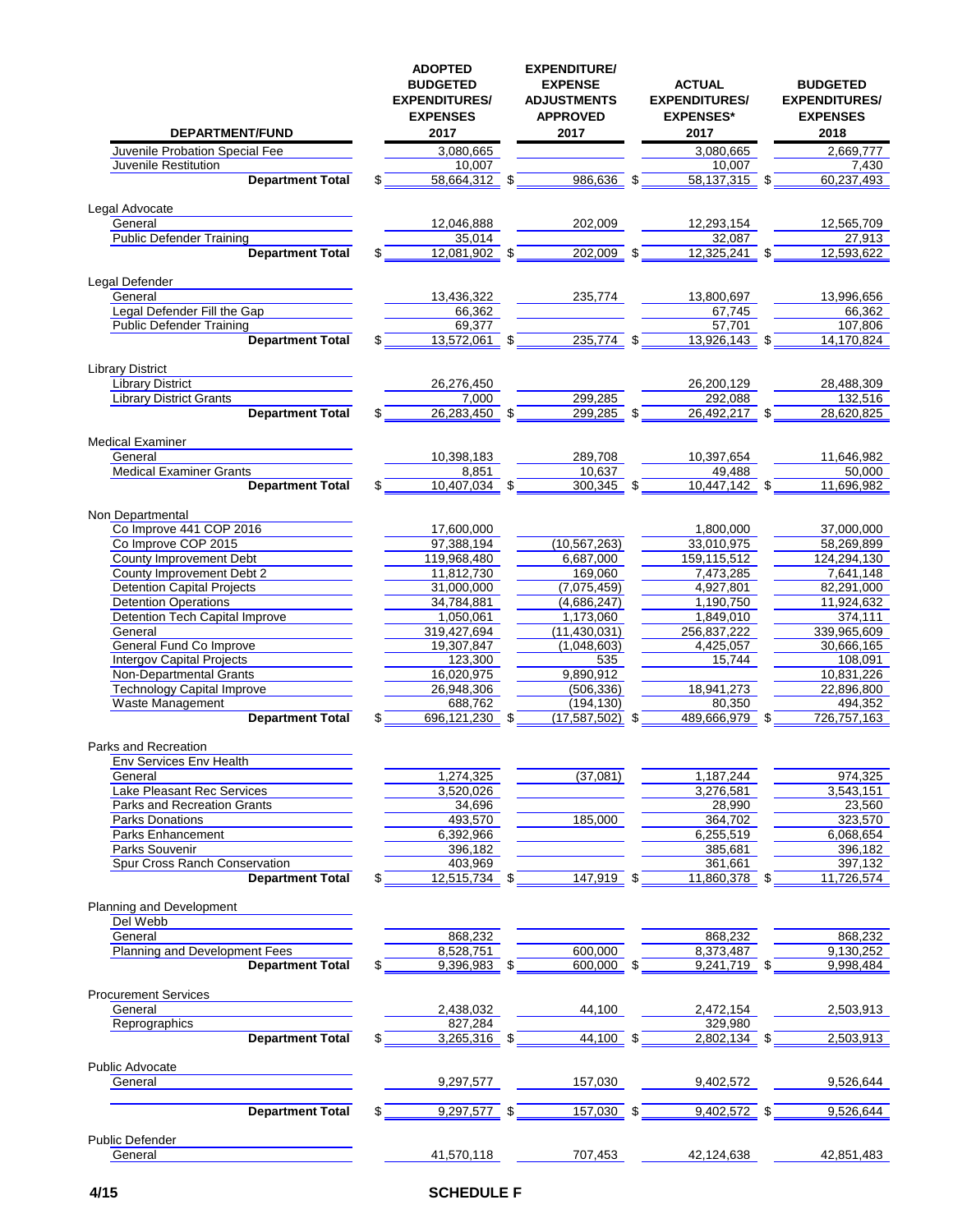| DEPARTMENT/FUND                                                  | <b>ADOPTED</b><br><b>BUDGETED</b><br><b>EXPENDITURES/</b><br><b>EXPENSES</b><br>2017 | <b>EXPENDITURE/</b><br><b>EXPENSE</b><br><b>ADJUSTMENTS</b><br><b>APPROVED</b><br>2017 |    | <b>ACTUAL</b><br><b>EXPENDITURES/</b><br><b>EXPENSES*</b><br>2017 | <b>BUDGETED</b><br><b>EXPENDITURES/</b><br><b>EXPENSES</b><br>2018 |
|------------------------------------------------------------------|--------------------------------------------------------------------------------------|----------------------------------------------------------------------------------------|----|-------------------------------------------------------------------|--------------------------------------------------------------------|
| Public Defender Fill the Gap                                     | 813,470                                                                              |                                                                                        |    | 746,310                                                           | 936,465                                                            |
| <b>Public Defender Grants</b>                                    | 222,141                                                                              |                                                                                        |    | 199,192                                                           | 198.518                                                            |
| <b>Public Defender Training</b>                                  | 337,810                                                                              |                                                                                        |    | 297,776                                                           | 336,309                                                            |
| <b>Department Total</b>                                          | 42,943,539 \$                                                                        | 707,453                                                                                |    | 43,367,916 \$                                                     | 44,322,775                                                         |
|                                                                  |                                                                                      |                                                                                        |    |                                                                   |                                                                    |
| <b>Public Fiduciary</b>                                          |                                                                                      |                                                                                        |    |                                                                   |                                                                    |
| General                                                          | 3,857,641                                                                            | 47,930                                                                                 |    | 3,868,560                                                         | 3.929.288                                                          |
| <b>Department Total</b>                                          | 3,857,641                                                                            | 47,930                                                                                 |    | 3,868,560                                                         | 3,929,288                                                          |
| <b>Public Health</b>                                             |                                                                                      |                                                                                        |    |                                                                   |                                                                    |
| General                                                          | 11,848,845                                                                           | 215,707                                                                                |    | 11,501,250                                                        | 12,245,818                                                         |
| <b>Public Health Fees</b>                                        | 7,148,891                                                                            | 61,616                                                                                 |    | 7,007,030                                                         | 7,043,302                                                          |
| <b>Public Health Grants</b>                                      | 42,884,495                                                                           | 114,437                                                                                |    | 42,358,695                                                        | 44,949,791                                                         |
| <b>Department Total</b>                                          | \$<br>61,882,231                                                                     | \$<br>391,760                                                                          | \$ | 60,866,975                                                        | \$<br>64,238,911                                                   |
|                                                                  |                                                                                      |                                                                                        |    |                                                                   |                                                                    |
| Recorder                                                         |                                                                                      |                                                                                        |    |                                                                   |                                                                    |
| General                                                          | 2,322,447                                                                            | 22,890                                                                                 |    | 2,115,256                                                         | 4,833,614                                                          |
| Recorders Surcharge                                              | 4,567,089                                                                            |                                                                                        |    | 4,396,048                                                         | 4,743,134                                                          |
| <b>Department Total</b>                                          | \$<br>6,889,536 \$                                                                   | $22,890$ \$                                                                            |    | $6,511,304$ \$                                                    | 9,576,748                                                          |
|                                                                  |                                                                                      |                                                                                        |    |                                                                   |                                                                    |
| <b>Risk Management</b><br><b>Risk Management</b>                 | 33,338,997                                                                           |                                                                                        |    | 32,314,223                                                        | 34,364,359                                                         |
| <b>Department Total</b>                                          | \$<br>33,338,997 \$                                                                  |                                                                                        | \$ | 32,314,223 \$                                                     | 34,364,359                                                         |
|                                                                  |                                                                                      |                                                                                        |    |                                                                   |                                                                    |
| Sheriff                                                          |                                                                                      |                                                                                        |    |                                                                   |                                                                    |
| <b>Detention Operations</b>                                      | 218,619,446                                                                          | (1,944,569)                                                                            |    | 215,017,342                                                       | 223,054,449                                                        |
| General                                                          | 109,360,459                                                                          | 9,077,100                                                                              |    | 115,192,684                                                       | 125,532,381                                                        |
| Inmate Health Services                                           | 476,570                                                                              |                                                                                        |    | 441,295                                                           | 585,888                                                            |
| <b>Inmate Services</b>                                           | 9,596,352                                                                            |                                                                                        |    | 9,596,352                                                         | 9,596,352                                                          |
| <b>Officer Safety Equipment</b>                                  | 352,000                                                                              |                                                                                        |    | 249,506                                                           | 302,000                                                            |
| <b>Sheriff Donations</b>                                         | 33,969                                                                               |                                                                                        |    | 33,969                                                            | 220,000                                                            |
| <b>Sheriff Grants</b>                                            | 7,624,572                                                                            |                                                                                        |    | 7,353,997                                                         | 8,847,429                                                          |
| Sheriff Jail Enhancement                                         | 1,932,444                                                                            | 244,619                                                                                |    | 1,843,832                                                         | 3,482,444                                                          |
| Sheriff RICO                                                     | 1,750,000                                                                            |                                                                                        |    | 1,604,167                                                         | 1,750,000                                                          |
| Sheriff Towing and Impound                                       | 226,529                                                                              |                                                                                        |    | 188,249                                                           | 356,746                                                            |
| <b>Department Total</b>                                          | \$<br>349,972,341                                                                    | \$<br>7,377,150 \$                                                                     |    | 351,521,393                                                       | \$<br>373,727,689                                                  |
| <b>Stadium District</b>                                          |                                                                                      |                                                                                        |    |                                                                   |                                                                    |
| <b>Ballpark Operations</b>                                       | 1,578,826                                                                            | 500,000                                                                                |    | 2,055,034                                                         | 1,544,068                                                          |
| <b>Cactus League Operations</b>                                  | 1,297,259                                                                            |                                                                                        |    | 1,292,276                                                         | 1,039,164                                                          |
| Long Term Project Reserve                                        | 4,058,000                                                                            |                                                                                        |    | 4,058,000                                                         | 4,003,000                                                          |
| <b>Stadium District Debt Service</b>                             | 3,705,813                                                                            |                                                                                        |    | 3,705,813                                                         | 3,703,179                                                          |
| <b>Department Total</b>                                          | \$<br>10,639,898 \$                                                                  | 500,000                                                                                | \$ | $11,111,123$ \$                                                   | 10,289,411                                                         |
|                                                                  |                                                                                      |                                                                                        |    |                                                                   |                                                                    |
| <b>Superior Court</b>                                            |                                                                                      |                                                                                        |    |                                                                   |                                                                    |
| <b>Conciliation Court Fees</b>                                   | 1,583,362                                                                            |                                                                                        |    | 1,560,510                                                         | 1,583,362                                                          |
| Domestic Rel Mediation Education                                 | 200,600                                                                              |                                                                                        |    | 200,598                                                           | 193,550                                                            |
| <b>Expedited Child Support</b>                                   | 677,500                                                                              |                                                                                        |    | 670,916                                                           | 677,500                                                            |
| General                                                          | 85,692,226                                                                           | 1,020,861                                                                              |    | 86,522,188                                                        | 89,120,801                                                         |
| <b>Judicial Enhancement</b>                                      | 499,000                                                                              |                                                                                        |    | 499,000                                                           | 499,000                                                            |
| Law Library Fees                                                 | 1,165,971                                                                            |                                                                                        |    | 703,695                                                           | 1,225,447                                                          |
| <b>Probate Fees</b>                                              | 442,000                                                                              |                                                                                        |    | 442,000                                                           | 467,000                                                            |
| Spousal Maint Enforce Enhance                                    | 108,000                                                                              |                                                                                        |    | 107,996                                                           | 108,000                                                            |
| <b>Superior Court Building Repair</b>                            | 1,650,474                                                                            | 755,938                                                                                |    | 2,211,459                                                         |                                                                    |
| Superior Court Fill the Gap                                      | 2,202,900                                                                            | (162, 730)                                                                             |    | 2,040,170                                                         | 2,202,900                                                          |
| <b>Superior Court Grants</b>                                     | 3,432,507                                                                            | 1,727,146                                                                              |    | 5,159,653                                                         | 4,082,087                                                          |
| <b>Superior Court Special Revenue</b><br><b>Department Total</b> | 5,128,154<br>102,782,694 \$                                                          | 3,341,215                                                                              | \$ | 4,937,965<br>105,056,150 \$                                       | 5,172,280<br>105,331,927                                           |
|                                                                  |                                                                                      |                                                                                        |    |                                                                   |                                                                    |
| Transportation                                                   |                                                                                      |                                                                                        |    |                                                                   |                                                                    |
| General                                                          |                                                                                      |                                                                                        |    |                                                                   | 111,672                                                            |
| <b>Transportation Capital Project</b>                            | 100,221,196                                                                          |                                                                                        |    | 53,574,109                                                        | 131,756,231                                                        |
| <b>Transportation Grants</b>                                     | 320,000                                                                              | 176,054                                                                                |    | 219,971                                                           | 593,000                                                            |
| <b>Transportation Operations</b>                                 | 69,105,324                                                                           |                                                                                        |    | 66,409,850                                                        | 77,700,038                                                         |
| <b>Department Total</b>                                          | \$<br>169,646,520 \$                                                                 | 176,054                                                                                | S  | 120,203,930 \$                                                    | 210,160,941                                                        |
|                                                                  |                                                                                      |                                                                                        |    |                                                                   |                                                                    |
| Treasurer                                                        |                                                                                      |                                                                                        |    |                                                                   |                                                                    |
| General                                                          | 5,907,713                                                                            | 90,305                                                                                 |    | 5,903,743                                                         | 6,144,603                                                          |
| Taxpayer Information                                             | 304,341                                                                              |                                                                                        |    | 268,455                                                           | 304,341                                                            |
| <b>Department Total</b>                                          | \$<br>6,212,054 \$                                                                   | 90,305 \$                                                                              |    | $6,172,198$ \$                                                    | 6,448,944                                                          |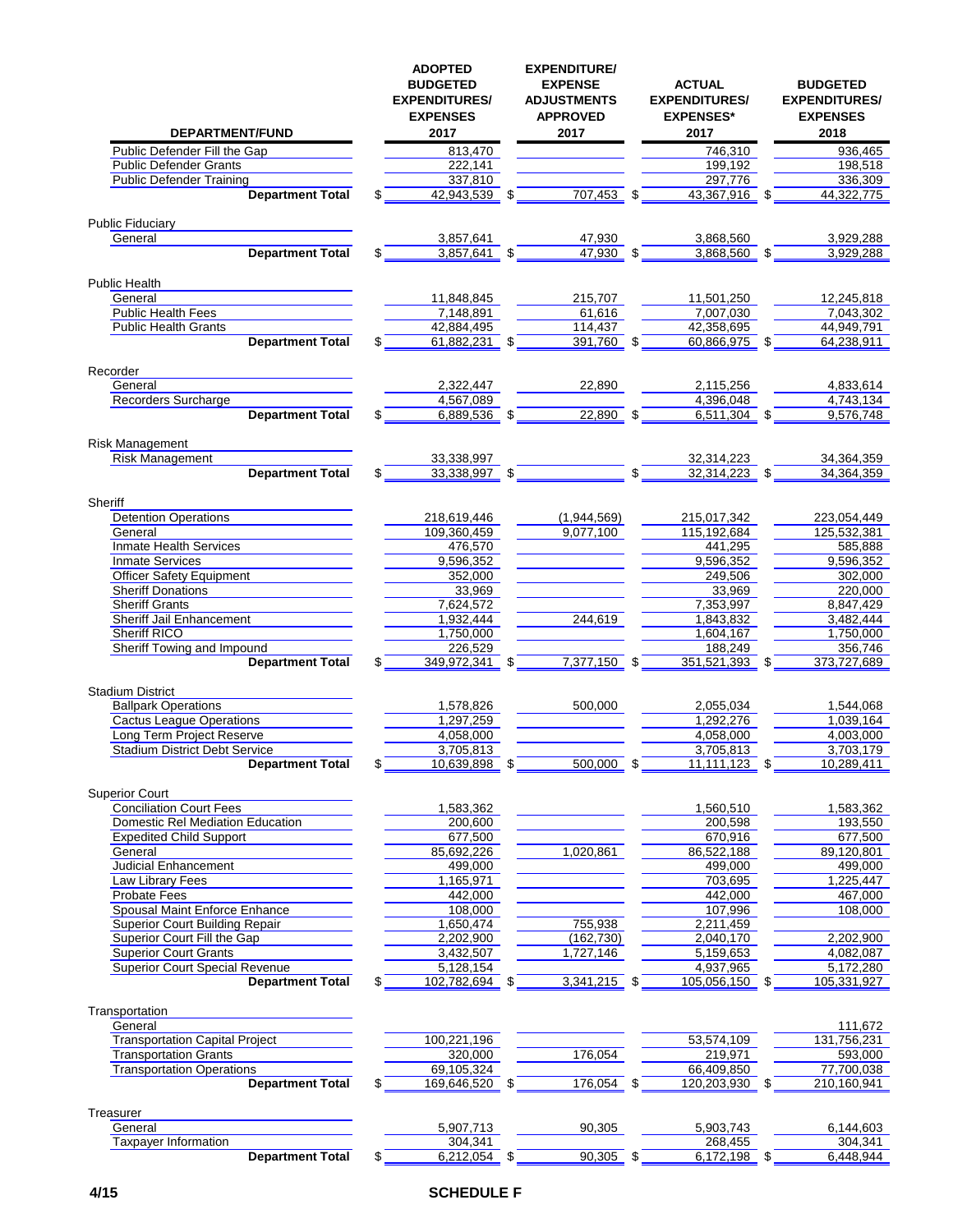| <b>DEPARTMENT/FUND</b>        |    | <b>ADOPTED</b><br><b>BUDGETED</b><br><b>EXPENDITURES/</b><br><b>EXPENSES</b><br>2017 | <b>EXPENDITURE/</b><br><b>EXPENSE</b><br><b>ADJUSTMENTS</b><br><b>APPROVED</b><br>2017 |           |     | <b>ACTUAL</b><br><b>EXPENDITURES/</b><br><b>EXPENSES*</b><br>2017 |     | <b>BUDGETED</b><br><b>EXPENDITURES/</b><br><b>EXPENSES</b><br>2018 |  |
|-------------------------------|----|--------------------------------------------------------------------------------------|----------------------------------------------------------------------------------------|-----------|-----|-------------------------------------------------------------------|-----|--------------------------------------------------------------------|--|
| Waste Resources and Recycling |    |                                                                                      |                                                                                        |           |     |                                                                   |     |                                                                    |  |
| General                       |    | 4,186,564                                                                            |                                                                                        | 20,847    |     | 4,184,755                                                         |     | 4,138,556                                                          |  |
| Waste Tire                    |    | 4,751,611                                                                            |                                                                                        | 200,000   |     | 4,731,757                                                         |     | 4,952,726                                                          |  |
| <b>Department Total</b>       | \$ | 8,938,175                                                                            | \$                                                                                     | 220,847   | \$  | 8,916,512                                                         | \$. | 9,091,282                                                          |  |
| <b>Eliminations County</b>    |    |                                                                                      |                                                                                        |           |     |                                                                   |     |                                                                    |  |
| Eliminations                  |    | (205,447,397)                                                                        |                                                                                        |           |     | (199,987,434)                                                     |     | (204, 966, 835)                                                    |  |
| <b>Department Total</b>       | \$ | (205,447,397)                                                                        | \$.                                                                                    |           | \$. | (199,987,434)                                                     | \$. | (204, 966, 835)                                                    |  |
| Eliminations County and Dist  |    |                                                                                      |                                                                                        |           |     |                                                                   |     |                                                                    |  |
| Eliminations                  |    | (9,303,927)                                                                          |                                                                                        |           |     |                                                                   |     | (9,435,665)                                                        |  |
| <b>Department Total</b>       | \$ | $(9,303,927)$ \$                                                                     |                                                                                        |           | \$. |                                                                   | \$. | (9,435,665)                                                        |  |
| <b>TOTAL ALL DEPARTMENTS</b>  |    | 2.493.574.444                                                                        |                                                                                        | 9.496.273 |     | 2,195,465,156                                                     |     | 2.608.236.099                                                      |  |

\* Includes actual expenditures/expenses recognized on the modified accrual or accrual basis as of the date the proposed budget was prepared, plus estimated expenditures/expenses for the remainder of the fiscal year.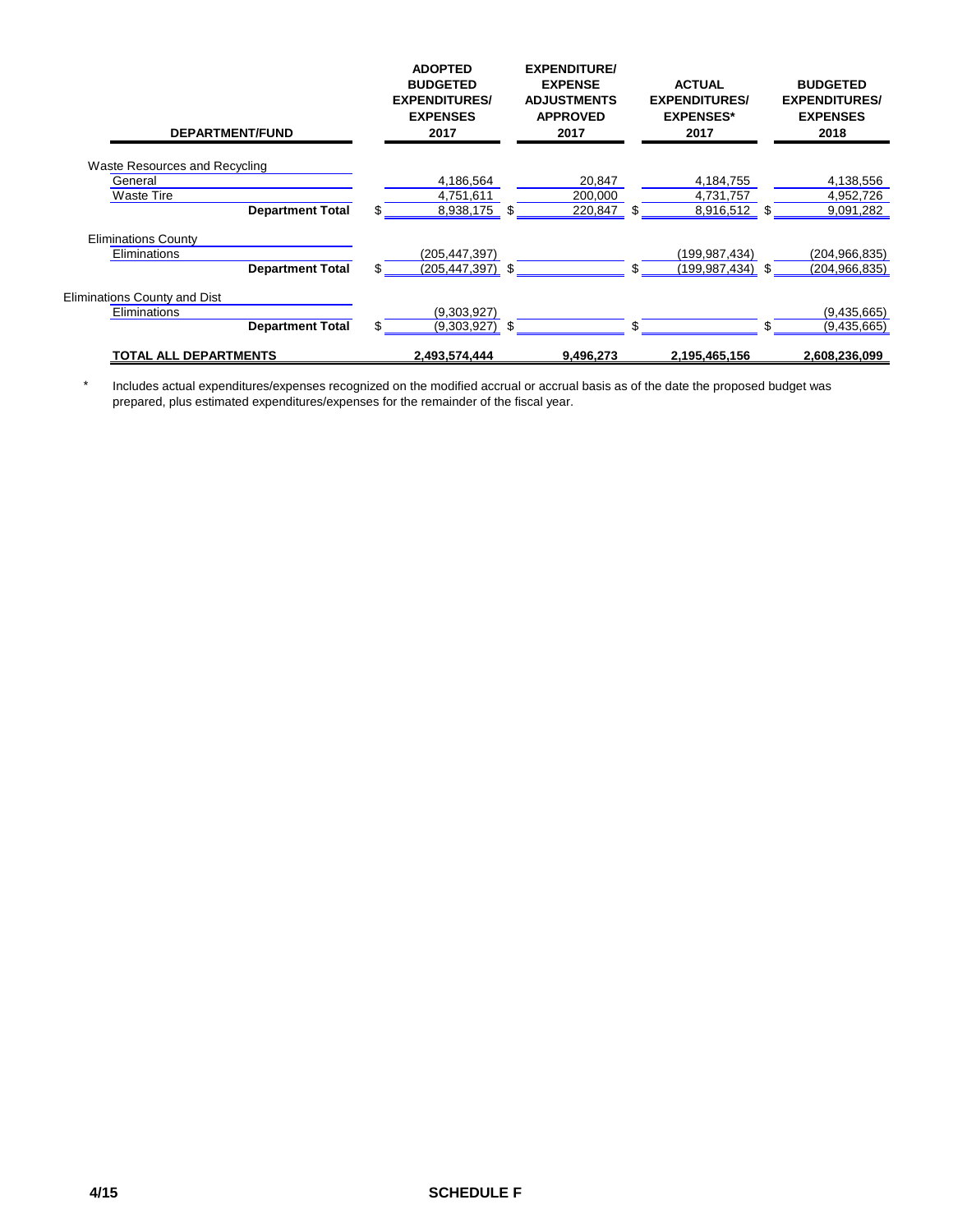|                                                                                 |                                              | <b>MARICOPA COUNTY</b><br><b>Full-Time Employees and Personnel Compensation</b><br><b>Fiscal Year 2018</b> |                                                                |  |                                        |  |                                 |      |                                       |                                                             |
|---------------------------------------------------------------------------------|----------------------------------------------|------------------------------------------------------------------------------------------------------------|----------------------------------------------------------------|--|----------------------------------------|--|---------------------------------|------|---------------------------------------|-------------------------------------------------------------|
| <b>FUND</b>                                                                     | <b>Full-Time</b><br>Equivalent (FTE)<br>2018 |                                                                                                            | Employee<br><b>Salaries and</b><br><b>Hourly Costs</b><br>2018 |  | <b>Retirement Costs</b><br>2018        |  | <b>Healthcare Costs</b><br>2018 |      | <b>Other Benefit</b><br>Costs<br>2018 | <b>Total Estimated</b><br>Personnel<br>Compensation<br>2018 |
| <b>GENERAL FUND</b>                                                             | 7,950.63                                     | - \$                                                                                                       | 391,732,112 \$                                                 |  | 89,697,727<br>- \$                     |  | 77,254,059                      | - \$ | 30,941,096<br>- \$                    | 589,624,994                                                 |
| <b>Regular Staff</b><br><b>Temporary Staff</b>                                  | 7,587.99<br>362.64                           |                                                                                                            | 389,383,580<br>2,348,532                                       |  | 89,697,727<br>$\overline{\phantom{a}}$ |  | 77,254,059<br>$\sim$            |      | 30,761,433<br>179,663                 | 587,096,799<br>2,528,195                                    |
| <b>SPECIAL REVENUE FUNDS</b>                                                    |                                              |                                                                                                            |                                                                |  |                                        |  |                                 |      |                                       |                                                             |
| <b>Regular Staff</b><br>201 - Adult Probation Fees                              | $1.50$ \$                                    |                                                                                                            | 8,521,679 \$                                                   |  | 1,777,004 \$                           |  | 980,879 \$                      |      | 651,912 \$                            | 11.931.474                                                  |
| 204 - Justice Court Judicial Enhancement<br>205 - Court Document Retrieval      | 3.00<br>22.00                                |                                                                                                            | 187,337<br>673.575                                             |  | 21,546<br>77,465                       |  | 34,197<br>219,443               |      | 17,811<br>52,741                      | 260,891<br>1,023,224                                        |
| 207 - Palo Verde                                                                | 6.00                                         |                                                                                                            | 342,815                                                        |  | 51,027                                 |  | 123,463                         |      | 31,844                                | 549,149                                                     |
| 208 - Judicial Enhancement<br>209 - Public Defender Training                    | 14.00<br>3.00                                |                                                                                                            | 673,870<br>142,968                                             |  | 77,167<br>16,440                       |  | 159,586<br>34,202               |      | 53,457<br>10,943                      | 964,080<br>204,553                                          |
| 211 - Adult Probation Grants<br>215 - Emergency Management                      | 24.00<br>8.00                                |                                                                                                            | 1,087,554<br>501,527                                           |  | 144,048<br>56,494                      |  | 213,788<br>87,808               |      | 86,512<br>36,860                      | 1,531,902<br>682,689                                        |
| 216 - Clerk of the Court Grants                                                 | $\sim$                                       |                                                                                                            | 1,105,027                                                      |  | 126,857                                |  | 125,973                         |      | 84,535                                | 1,442,392                                                   |
| 217 - CDBG Housing Trust<br>218 - Clerk of Court Fill The Gap                   | 6.00<br>46.50                                |                                                                                                            | 429,339<br>1,179,122                                           |  | 49,374<br>135,695                      |  | 68,405<br>442,558               |      | 37,193<br>100,112                     | 584,311<br>1,857,487                                        |
| 219 - County Attorney Grants                                                    | 62.00                                        |                                                                                                            | 2,556,694                                                      |  | 330,998                                |  | 596,756                         |      | 195,308                               | 3,679,756                                                   |
| 220 - Diversion<br>221 - County Attorney Fill the Gap                           | 29.00<br>24.00                               |                                                                                                            | 1,641,411<br>1,022,911                                         |  | 214,545<br>117,648                     |  | 322,282<br>273,576              |      | 129,575<br>86,378                     | 2,307,813<br>1,500,513                                      |
| 222 - Human Services Grants<br>225 - Spur Cross Ranch Conservation              | 337.00<br>1.00                               |                                                                                                            | 13,752,936<br>136,955                                          |  | 1,572,047<br>37,590                    |  | 3,375,759<br>25,392             |      | 1,143,222<br>13,130                   | 19,843,964<br>213,067                                       |
| 226 - Planning and Development Fees                                             | 102.60                                       |                                                                                                            | 4,332,756                                                      |  | 479,786                                |  | 988,192                         |      | 303,704                               | 6,104,438                                                   |
| 227 - Juvnile Probation Grants<br>228 - Juvneile Probation Special Revenue Fee  | 39.00<br>$\sim$                              |                                                                                                            | 1,971,862<br>1,735,989                                         |  | 408,052<br>405,180                     |  | 389,120<br>395,805              |      | 150,891<br>132,803                    | 2,919,925<br>2,669,777                                      |
| 232 - Transportation Operations                                                 | 423.00                                       |                                                                                                            | 21.707.774                                                     |  | 2,386,426                              |  | 4,650,404                       |      | 1,939,358                             | 30,683,962                                                  |
| 233 - Public Defender Grants<br>236 - Recorders Surcharge                       | 2.80<br>26.00                                |                                                                                                            | 149,684<br>1,928,247                                           |  | 17,225<br>220,804                      |  | 18,599<br>292,324               |      | 13,010<br>148,548                     | 198,518<br>2,589,923                                        |
| 238 - Superior Court Grants<br>239 - Parks Souvenir                             | 32.00<br>$\sim$                              |                                                                                                            | 2,291,388<br>30,757                                            |  | 261,485<br>3,535                       |  | 466,867<br>7,750                |      | 188,509<br>2,484                      | 3,208,249<br>44,526                                         |
| 240 - Lake Pleasant Recreation Services                                         | 22.00                                        |                                                                                                            | 1,122,446                                                      |  | 115,133                                |  | 288,985                         |      | 99,866                                | 1,626,430                                                   |
| 241 - Parks Enhancement<br>242 - Library District Grants                        | 58.50<br>1.00                                |                                                                                                            | 2,191,301<br>47,098                                            |  | 251,750<br>5,415                       |  | 544,055<br>11,399               |      | 224.761<br>3,604                      | 3,211,867<br>67,516                                         |
| 244 - Library District                                                          | 166.73                                       |                                                                                                            | 7,998,178                                                      |  | 907,999                                |  | 1,852,393                       |      | 661,957                               | 11,420,527                                                  |
| 245 - Justice Courts Special Revenue<br>249 - Non Departmental Grants           | $\sim$<br>1.00                               |                                                                                                            | 4,115,473<br>34,826                                            |  | 467,381<br>3,808                       |  | 883,411<br>8,776                |      | 314,821<br>2,530                      | 5,781,086<br>49,940                                         |
| 250 - Cactus League Operations<br>251 - Sheriff Grants                          | $\omega$<br>24.00                            |                                                                                                            | 10,894<br>2,392,971                                            |  | 1,249<br>1,165,130                     |  | 1,140<br>194,179                |      | 755<br>207,279                        | 14,038<br>3,959,559                                         |
| 252 - Inmate Services                                                           | 108.00                                       |                                                                                                            | 4,127,679                                                      |  | 578,227                                |  | 1,046,428                       |      | 380,922                               | 6,133,256                                                   |
| 253 - Ballpark Operationg<br>254 - Inmate Health Services                       | 4.50<br>$\omega$                             |                                                                                                            | 302,436<br>171,363                                             |  | 34,749<br>19,704                       |  | 44,878<br>34,200                |      | 22,239<br>13,104                      | 404,302<br>238,371                                          |
| 255 - Detention Operations                                                      | 3,710.55                                     |                                                                                                            | 211,588,327                                                    |  | 36,845,847                             |  | 41,622,377                      |      | 18,300,521                            | 308, 357, 072                                               |
| 256 - Probate Fees<br>257 - Conciliation Court Fees                             | $\sim$<br>$\omega$                           |                                                                                                            | 300,298<br>1,051,068                                           |  | 34,474<br>120,662                      |  | 34,234<br>119,821               |      | 22,972<br>80,406                      | 391,978<br>1,371,957                                        |
| 258 - Sheriff Towing and Impound<br>259 - Superior Court Special Revenue        | 2.00<br>$\sim$                               |                                                                                                            | 91,499<br>3,442,883                                            |  | 37,786<br>395,239                      |  | 22,798<br>392,487               |      | 8,054<br>263,376                      | 160,137<br>4,493,985                                        |
| 261 - Law Library Fees                                                          | 3.00                                         |                                                                                                            | 166,539                                                        |  | 19,146                                 |  | 34,197                          |      | 12,738                                | 232,620                                                     |
| 262 - Public Defender Fill the Gap<br>263 - Legal Defender Fill the Gap         | 9.00                                         |                                                                                                            | 563,272<br>50,838                                              |  | 64,781<br>5,839                        |  | 101,565<br>5,796                |      | 44,077<br>3,889                       | 773,695<br>66,362                                           |
| 264 - Superior Court Fill the Gap                                               | 32.00                                        |                                                                                                            | 1,512,498                                                      |  | 237,759                                |  | 364,768                         |      | 86,796                                | 2,201,821                                                   |
| 265 - Public Health Fees<br>266 - Check Enforcement Program                     | 62.00<br>2.00                                |                                                                                                            | 3,002,524<br>79,273                                            |  | 345,355<br>9,111                       |  | 753,515<br>22,798               |      | 230,759<br>6,064                      | 4.332.153<br>117,246                                        |
| 267 - Criminal Justice Enhancement<br>271 - Expedited Child Support             | 19.00<br>$\blacksquare$                      |                                                                                                            | 1,081,133<br>458,561                                           |  | 160,381<br>52,642                      |  | 221,853<br>52,275               |      | 84,427<br>35,079                      | 1,547,794<br>598,557                                        |
| 273 - Victim Location                                                           | $\sim$                                       |                                                                                                            | 37,539                                                         |  | 4,310                                  |  | 4,279                           |      | 2,872                                 | 49,000                                                      |
| 274 - Clerk of the Court EDMS<br>275 - Juvenile Probation Diversion             | 45.00<br>4.00                                |                                                                                                            | 1,564,105<br>258,525                                           |  | 179,887<br>60.343                      |  | 447,848<br>43,616               |      | 133,511<br>19,780                     | 2,325,351<br>382,264                                        |
| 276 - Spousal Maintenance Enforcement Enhancement                               | $\sim$                                       |                                                                                                            | 82,739                                                         |  | 9,498                                  |  | 9,432                           |      | 6,329                                 | 107,998                                                     |
| 282 - Domestic Relations Mediation Education<br>290 - Waste Tire                | $\omega$<br>2.00                             |                                                                                                            | 148,280<br>57,883                                              |  | 17,023<br>6,649                        |  | 16,904<br>22,798                |      | 11,343<br>4,427                       | 193,550<br>91,757                                           |
| 503 - Air Quality Grants<br>504 - Air Quality Fees                              | 14.75<br>127.90                              |                                                                                                            | 2,432,466<br>5,476,361                                         |  | 279,182<br>637,954                     |  | 354,715<br>1,263,464            |      | 191,495<br>450,278                    | 3,257,858<br>7,828,057                                      |
| 505 - Environmental Services Grants                                             |                                              |                                                                                                            | 21,624                                                         |  | 2,482                                  |  | 11,427                          |      | 1,660                                 | 37,193                                                      |
| 506 - Environmental Services Environmental Health<br>532 - Public Health Grants | 234.00<br>422.00                             |                                                                                                            | 11,484,275<br>18,791,090                                       |  | 1,328,582<br>2,369,789                 |  | 2,448,716<br>4,631,131          |      | 954,779<br>1,581,982                  | 16,216,352<br>27.373.992                                    |
| 572 - Animal Control License/Shelter                                            | 137.00                                       |                                                                                                            | 4,586,807<br>1,551,610                                         |  | 475,481                                |  | 1,403,721                       |      | 382,140                               | 6,848,149                                                   |
| 574 - Animal Control Field Operations<br>669 - Small School Service             | 48.00<br>1.00                                |                                                                                                            | 67,933                                                         |  | 151,291<br>7,772                       |  | 492,016<br>11,399               |      | 152,837<br>5,370                      | 2,347,754<br>92,474                                         |
| 715 - School Grants<br>782 - School Communication                               | 69.49<br>12.00                               |                                                                                                            | 5,302,898<br>686,744                                           |  | 609,800<br>79,034                      |  | 813,362<br>114,606              |      | 406,808<br>55,053                     | 7,132,868<br>935,437                                        |
| 790 - Educational Supplemental Program                                          | 8.00                                         |                                                                                                            | 540,907                                                        |  | 62,188                                 |  | 82,985                          |      | 41,135                                | 727,215                                                     |
| 991 - Flood Control<br><b>Temporary Staff</b>                                   | 188.00                                       |                                                                                                            | 11,360,346                                                     |  | 1,196,881                              |  | 2,048,392                       |      | 849,006                               | 15,454,625                                                  |
| 204 - Justice Court Judicial Enhancement<br>208 - Judical Enhancement           | 10.00<br>6.00                                |                                                                                                            | 150,259<br>159,726                                             |  |                                        |  |                                 |      | 8,052<br>12,219                       | 158,311<br>171,945                                          |
| 211 - Adult Probation Grants                                                    | 5.50                                         |                                                                                                            | 262,677                                                        |  |                                        |  |                                 |      | 20,095                                | 282,772                                                     |
| 218 - Clerk of Court Fill The Gap<br>221 - County Attorney Fill the Gap         | 0.50<br>1.00                                 |                                                                                                            | 19,836<br>26,619                                               |  |                                        |  |                                 |      | 1,517<br>2,036                        | 21,353<br>28,655                                            |
| 225 - Spur Cross Ranch Conservation                                             | $\sim$                                       |                                                                                                            | 97                                                             |  |                                        |  |                                 |      | $\overline{7}$                        | 104                                                         |
| 232 - Transportation Operations<br>238 - Superior Court Grants                  | 2.50<br>1.38                                 |                                                                                                            | 74,753<br>155,377                                              |  |                                        |  |                                 |      | 5,719<br>11,886                       | 80,472<br>167,263                                           |
| 239 - Parks Souvenir<br>240 - Lake Pleasant Recreation Services                 | 1.36                                         |                                                                                                            | 30,450                                                         |  |                                        |  |                                 |      | 2,329                                 | 32,779<br>42,038                                            |
| 241 - Parks Enhancement                                                         | 1.36<br>4.87                                 |                                                                                                            | 39,051<br>26,258                                               |  |                                        |  |                                 |      | 2,987<br>2,009                        | 28,267                                                      |
| 244 - Library District<br>253 - Ballpark Operationg                             | 55.72<br>0.60                                |                                                                                                            | 1,276,262<br>$\sim$                                            |  |                                        |  |                                 |      | 97,634<br>$\sim$                      | 1,373,896<br>$\sim$                                         |
| 255 - Detention Operations                                                      | 7.50                                         |                                                                                                            | 329,252                                                        |  |                                        |  |                                 |      | 25,188                                | 354,440                                                     |
| 265 - Public Health Fees<br>503 - Air Quality Grants                            | 1.00<br>0.50                                 |                                                                                                            | 27,980<br>14,162                                               |  |                                        |  |                                 |      | 2,140<br>1,083                        | 30,120<br>15,245                                            |
| 504 - Air Quality Fees<br>505 - Environmental Services Grants                   | 4.00<br>0.98                                 |                                                                                                            | 120,269<br>6,428                                               |  |                                        |  |                                 |      | 9,201<br>492                          | 129,470<br>6,920                                            |
| 532 - Public Health Grants                                                      | 31.40                                        |                                                                                                            | 1,463,542                                                      |  |                                        |  |                                 |      | 111,961                               | 1,575,503                                                   |
| 715 - School Grants<br>782 - School Communication                               | 1.00<br>0.50                                 |                                                                                                            | 25,857<br>12,530                                               |  |                                        |  |                                 |      | 1,978<br>959                          | 27,835<br>13,489                                            |
| 991 - Flood Control                                                             | 2.95                                         |                                                                                                            | 74,046                                                         |  |                                        |  |                                 |      | 5,665                                 | 79,711                                                      |